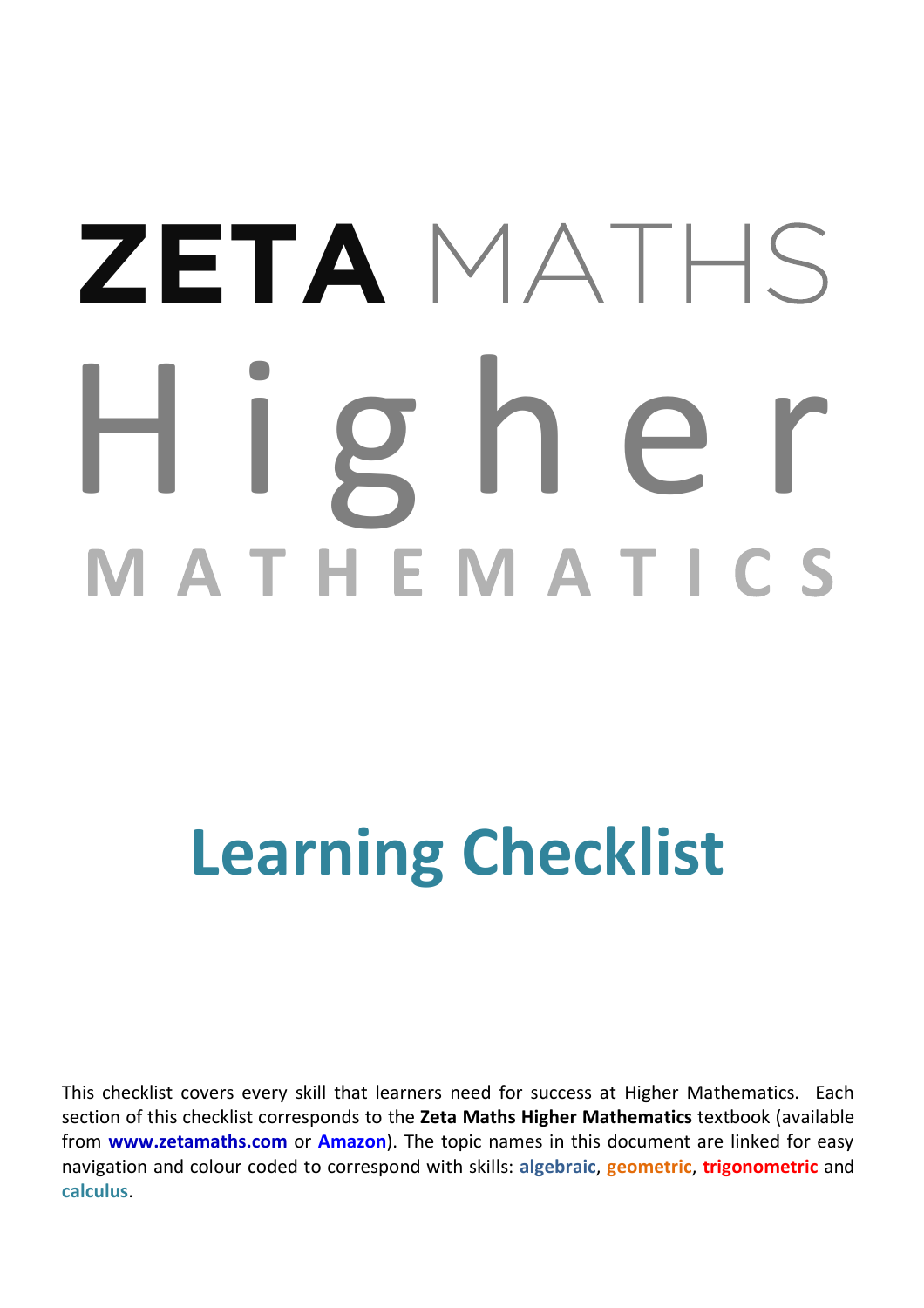#### **Higher Mathematics**

#### **Past Paper Grid**



The following topics will not be assessed in the 2023 SQA Higher exam: Vectors & Recurrence Relations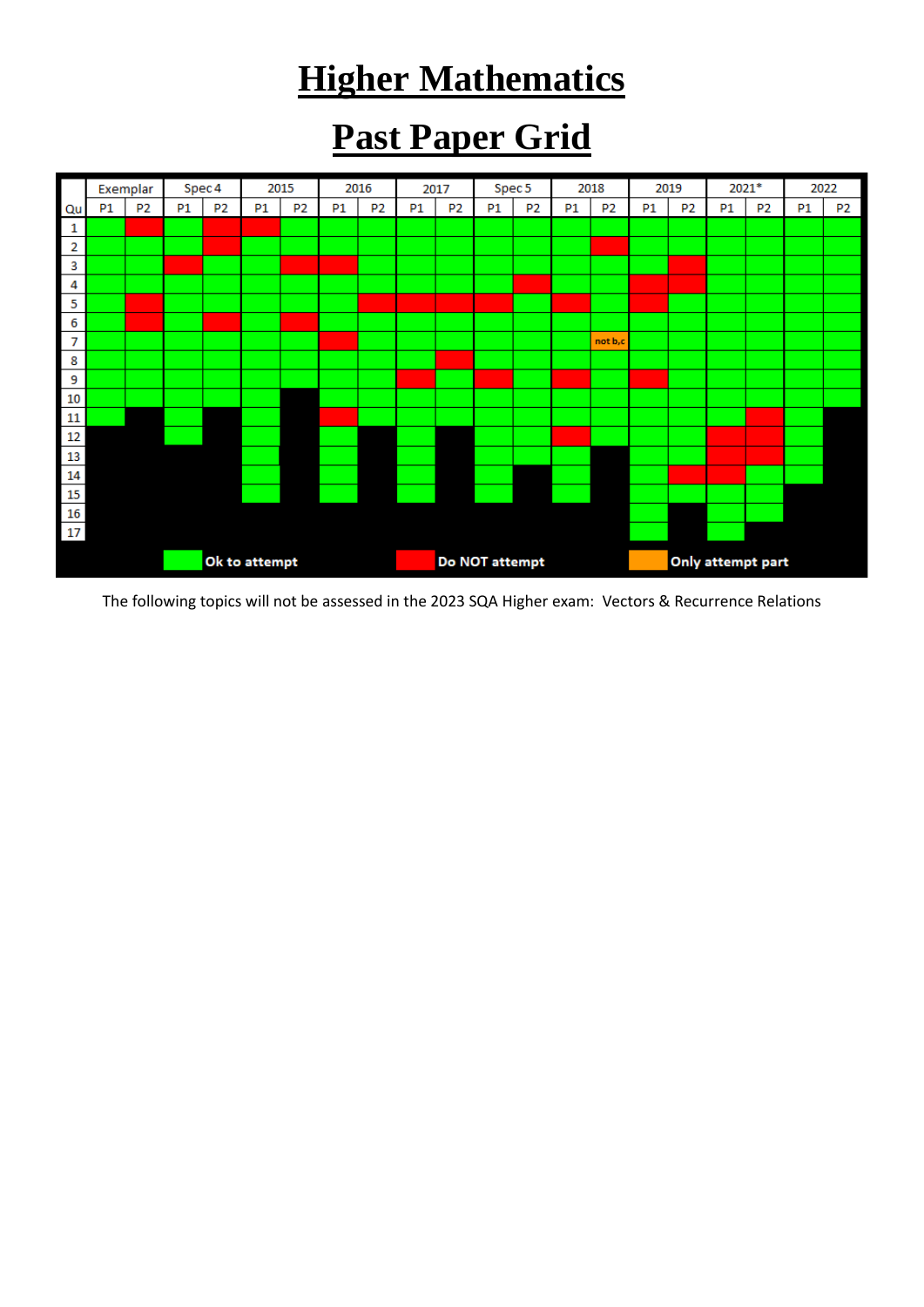### <span id="page-2-0"></span>**Contents**

|                |                                                | <b>PAGE</b>    |
|----------------|------------------------------------------------|----------------|
| $\mathbf{1}$   | <b>The Straight Line</b>                       | 1              |
| $\overline{2}$ | <b>Quadratic Functions &amp; Graphs</b>        | $\overline{2}$ |
| 3              | <b>The Circle</b>                              | 5              |
| 4              | <b>Functions</b>                               | 6              |
| 5              | <b>Graphs of Related Functions</b>             | 8              |
|                |                                                | 9              |
| 7              | <b>Polynomials</b>                             | 9              |
| 8              | <b>Trigonometric Functions</b>                 | 10             |
| 9              | <b>Addition Formulae</b>                       | 11             |
| 10             | <b>The Wave Function</b>                       | 12             |
| 11             | <b>Differentiation</b>                         | 13             |
| 12             | <b>Integration</b>                             | 15             |
| 13             | <b>Further Calculus</b>                        | 16             |
|                | <b>Vectors</b>                                 | 17             |
| 15             | <b>Logarithmic &amp; Exponential Functions</b> | 19             |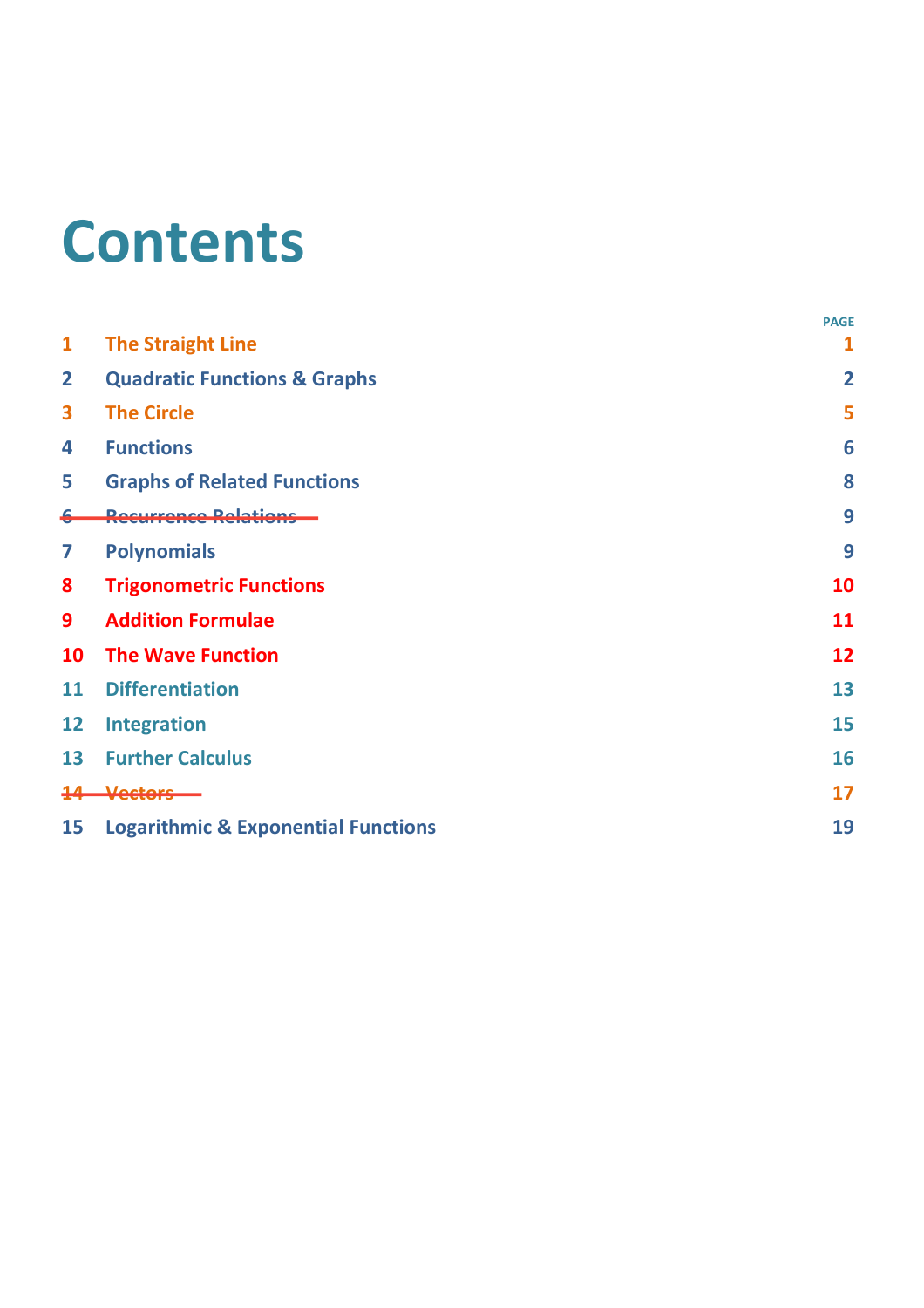<span id="page-3-0"></span>

| <b>Section</b>           | <b>Topic</b>                                             | <b>Skills</b>                                                                                                                                                                                                                                                                                                                                                                                             |  |  |
|--------------------------|----------------------------------------------------------|-----------------------------------------------------------------------------------------------------------------------------------------------------------------------------------------------------------------------------------------------------------------------------------------------------------------------------------------------------------------------------------------------------------|--|--|
| $\mathbf{1}$             | <b>The Straight Line</b>                                 |                                                                                                                                                                                                                                                                                                                                                                                                           |  |  |
| 1                        | The Straight Line                                        | To find the equation of any line, the most important thing to keep in<br>mind is that two pieces of information are needed: a point on the line<br>and the gradient of the line. This information can be substituted into<br>the gradient point form of the equation of a line:<br>$y-b=m(x-a)$                                                                                                           |  |  |
| <b>National 5 Skills</b> |                                                          |                                                                                                                                                                                                                                                                                                                                                                                                           |  |  |
| 1.1                      | The equation of a<br>line from two points                | <b>Example:</b> Find the equation of the line joining the points $(4, 1)$ and<br>$(11, -20)$ .<br><b>Points</b><br><b>Gradient</b><br><b>Equation</b><br>$x_1 y_1 x_2 y_2$<br>(4, 1) $(11, -20)$ $m = \frac{y_2 - y_1}{x_2 - x_1}$ $y - b = m(x - a)$<br>$a\,b$<br>$m = \frac{-20 - 1}{11 - 4}$ $y - 1 = -3(x - 4)$<br>$y - 1 = -3x + 12$<br>$m = \frac{-21}{7}$<br>$y = -3x + 13$<br>$m = -3$            |  |  |
| 1.6                      | The equation of a<br>line from a point and<br>a gradient | <b>Example:</b> Find the equation of the line which passes through $(3,2)$<br>and is parallel to the line with equation $3y + 2x = 3$ .<br>Point<br><b>Gradient</b><br><b>Equation</b><br>$3y + 2x = 3$<br>(3, 2)<br>$y - b = m(x - a)$<br>$y - 2 = -\frac{2}{3}(x - 3)$<br>$a\,b$<br>$3y = -2x + 3$<br>$y = -\frac{2}{3}x + 1$<br>$y-2=-\frac{2}{3}x+2$<br>$y = -\frac{2}{3}x - 4$<br>$m = -\frac{2}{3}$ |  |  |
| 1.7                      | Finding the point of<br>intersection of lines            | To find the point of intersection of a pair of lines, we use simultaneous<br>equations. For simultaneous equations involving two unknowns, there<br>are two common methods: solving by substitution or by elimination.<br>Often the easiest method to use is substitution                                                                                                                                 |  |  |
| <b>Higher Skills</b>     |                                                          |                                                                                                                                                                                                                                                                                                                                                                                                           |  |  |
| 1.2                      | The midpoint of a<br>line segment                        | • Add the $x$ coordinates of the end points together.<br>• Divide each of them by two.<br>Midpoint = $\left(\frac{x_1 + x_2}{2}, \frac{y_1 + y_2}{2}\right)$                                                                                                                                                                                                                                              |  |  |
| 1.3                      | The gradients of<br>perpendicular lines                  | Perpendicular Lines are lines that intersect at 90°. When lines are<br>perpendicular, the product of their gradients is equal to $-1$ . We write<br>this as $m_1 \times m_2 = -1$ .<br>To calculate a perpendicular gradient, swap the numerator and the<br>denominator and change the sign.                                                                                                              |  |  |
| 1.4                      | The gradient of a line<br>using $m = \tan \theta$        | The angle that the line makes with the positive direction of the $x$ -axis,<br>namely $\theta$ , can be used to calculate the gradient. To do this we use the<br>property: $m = \tan \theta$                                                                                                                                                                                                              |  |  |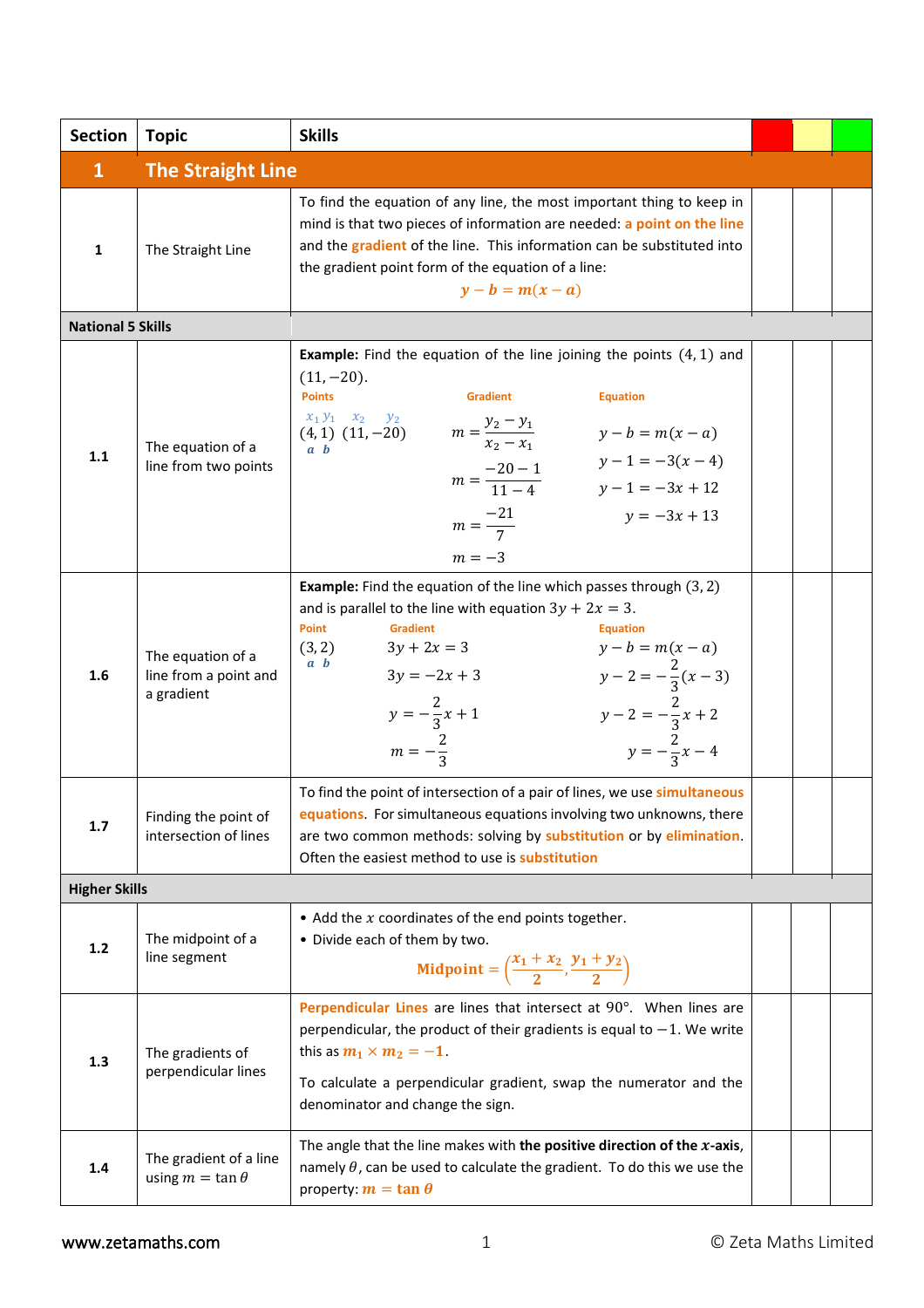<span id="page-4-0"></span>

| <b>Section</b>      | <b>Topic</b>                            | <b>Skills</b>                                                                                                                                                                                                                                                     |  |  |
|---------------------|-----------------------------------------|-------------------------------------------------------------------------------------------------------------------------------------------------------------------------------------------------------------------------------------------------------------------|--|--|
|                     |                                         | The term collinear describes points or coordinates that are in line with<br>one another, i.e. they lie on the same line.                                                                                                                                          |  |  |
| 1.5                 | Collinearity                            | To show points are collinear, calculate the gradient of any two line<br>segments joining two pairs of points. These segments must have the<br>same gradient and one of the points must be common to both gradient<br>calculations.                                |  |  |
| 1.8                 | Perpendicular<br>bisectors              | A perpendicular bisector of a line segment is a line<br>C<br>that cuts the line segment in half (bisects) at right-<br>angles (perpendicularly). In the diagram opposite,<br>В<br>CD is a perpendicular bisector of AB.<br>Ð                                      |  |  |
|                     |                                         | The gradient is normally calculated by finding the<br>gradient of AB and then calculating the perpendicular gradient. The<br>point is the midpoint of AB.                                                                                                         |  |  |
|                     |                                         | B<br>A median in a triangle is a line segment that connects<br>one vertex to the midpoint of the opposite side.                                                                                                                                                   |  |  |
| 1.9                 | Medians                                 | The point can be taken from the given vertex and the<br>gradient is calculated by finding the midpoint of the<br>opposite side, then using it with the given vertex to<br>A<br>calculate the gradient.                                                            |  |  |
| 1.10                | Altitdues                               | An altitude in a triangle is a line segment from one<br>vertex perpendicular to the opposite side.                                                                                                                                                                |  |  |
|                     |                                         | The point can be taken from the given vertex and<br>the gradient is calculated by finding the gradient of<br>the opposite side, then using the property of perpendicular gradients.                                                                               |  |  |
| <b>Common Terms</b> |                                         |                                                                                                                                                                                                                                                                   |  |  |
|                     | Collinear                               | Three or more points that lie on the same line.                                                                                                                                                                                                                   |  |  |
|                     | Concurrent                              | Three or more lines that all intersect at the same point. NB: In a<br>triangle, altitudes are concurrent (intersect at orthocentre), medians<br>are concurrent (intersect at centroid) and perpendicular bisectors are<br>concurrent (intersect at circumcentre). |  |  |
|                     | Centroid                                | The point of intersection of the three medians of a triangle.                                                                                                                                                                                                     |  |  |
|                     | Circumcentre                            | The point of intersection of three perpendicular bisectors in a triangle.                                                                                                                                                                                         |  |  |
|                     | Orthocentre                             | The point of intersection of three altitudes of a triangle.                                                                                                                                                                                                       |  |  |
| $\overline{2}$      | <b>Quadratic Functions &amp; Graphs</b> |                                                                                                                                                                                                                                                                   |  |  |
|                     |                                         | A quadratic is a function or equation in which the highest power of $x$ is<br>2. Quadratic functions are typically written in three forms:                                                                                                                        |  |  |
|                     |                                         | Expanded Form: $y = ax^2 + bx + c$ .                                                                                                                                                                                                                              |  |  |
| $\mathbf{2}$        | <b>Quadratic functions</b><br>& graphs  | Completed Square Form: $y = k(x + p)^2 + q$ .<br>In this form the turning point is $(-p, q)$ .                                                                                                                                                                    |  |  |
|                     |                                         | Factorised Form: $y = k(x - m)(x - n)$ .<br>In this form the roots are $x = m$ and $x = n$ .                                                                                                                                                                      |  |  |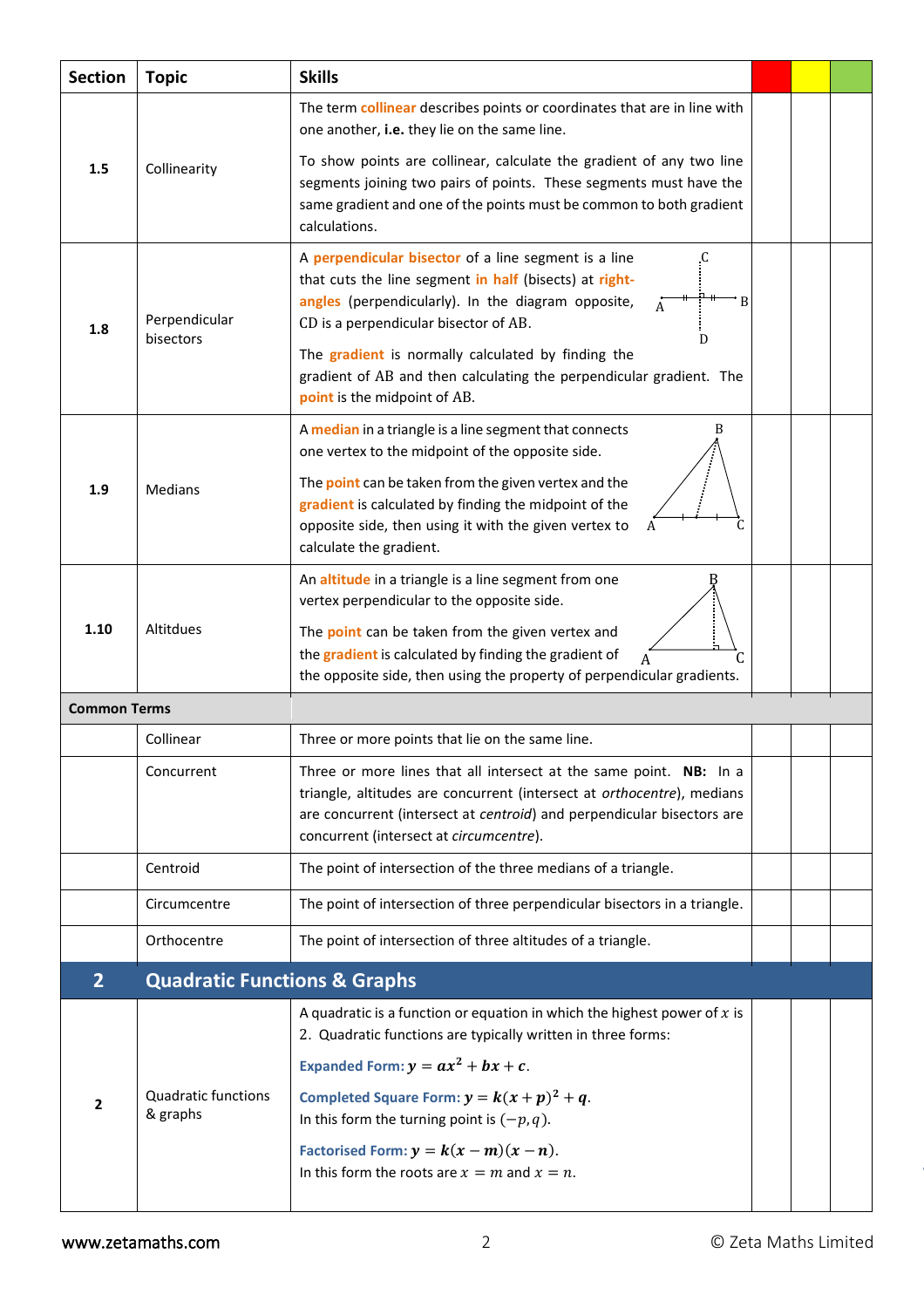| <b>Section</b>           | <b>Topic</b>                                                               | <b>Skills</b>                                                                                                                                                                                                                                                                                                                                                                                                                                                                                                                                                                                                                      |  |  |
|--------------------------|----------------------------------------------------------------------------|------------------------------------------------------------------------------------------------------------------------------------------------------------------------------------------------------------------------------------------------------------------------------------------------------------------------------------------------------------------------------------------------------------------------------------------------------------------------------------------------------------------------------------------------------------------------------------------------------------------------------------|--|--|
| <b>National 5 Skills</b> |                                                                            |                                                                                                                                                                                                                                                                                                                                                                                                                                                                                                                                                                                                                                    |  |  |
| $2.1 - 2$                | Finding the equation<br>of a quadratic<br>function from a<br>turning point | • For completed square form use $y = k(x + p)^2 + q$ and for root form<br>use $y = k(x - m)(x - n)$ .<br>• Substitute the turning point if in completed square form, or the<br>roots, if in root form.<br>• Substitute the other point into the equation to find the value of $k$ .                                                                                                                                                                                                                                                                                                                                                |  |  |
| $2.3 - 4$                | Solving quadratics                                                         | Graphically, Algebraically or using Quadratic Formula                                                                                                                                                                                                                                                                                                                                                                                                                                                                                                                                                                              |  |  |
| $2.8 - 9$                | Sketching quadratics                                                       | • In completed square form.<br>• In root form.                                                                                                                                                                                                                                                                                                                                                                                                                                                                                                                                                                                     |  |  |
| 2.11                     | Determining the<br>nature of the roots<br>(the discriminant)               | The formula $b^2 - 4ac$ , where $ax^2 + bx + c = 0$ is known as the<br>discriminant. The discriminant is used to determine the nature of the<br>roots, or the points of intersection between a quadratic curve and the<br>$x$ -axis.<br>There are three results that matter when calculating the discriminant:<br>$b^2 - 4ac = 0$<br>$b^2 - 4ac = 0$<br>$b^2 - 4ac > 0$<br>two real and distinct<br>two real and equal<br>no real roots<br>roots i.e. the curve cuts<br>roots i.e. the $x$ -axis is<br>i.e. the curve does<br>the $x$ -axis in<br>a tangent to the<br>two<br>not cut the $x$ -axis.<br>different places.<br>curve. |  |  |
| <b>Higher Skills</b>     |                                                                            |                                                                                                                                                                                                                                                                                                                                                                                                                                                                                                                                                                                                                                    |  |  |
| 2.4                      | Solviang quadratics<br>by rearranging                                      | If a quadratic equation is not equal to zero, it needs to be rearranged<br>to be solved.<br><b>Example:</b> Solve $x^2 = 4x + 12$ .<br>$x^2 - 4x - 12 = 0$<br>$(x-6)(x+2) = 0$<br>$x-6=0$ or $x+2=0$<br>$x = 6$ $x = -2$                                                                                                                                                                                                                                                                                                                                                                                                           |  |  |
| 2.6                      | Completing the<br>square                                                   | In Higher Mathematics we need to complete the square of quadratics<br>with a non-unitary coefficient of $x^2$ , e.g. $2x^2$ , $5x^2$ , etc.<br><b>Example:</b> Complete the square of $5x^2 - 5x - 5$ .<br>$5x^2 - 5x - 5$<br>$= (5x^2 - 5x) - 5$<br>$= 5(x^2 - x) - 5$<br>$=5\left(x-\frac{1}{2}\right)^2-5-5\left(-\frac{1}{2}\right)^2$<br>$=5\left(x-\frac{1}{2}\right)^2-5-\frac{5}{4}$<br>$=5\left(x-\frac{1}{2}\right)^2-\frac{25}{4}$                                                                                                                                                                                      |  |  |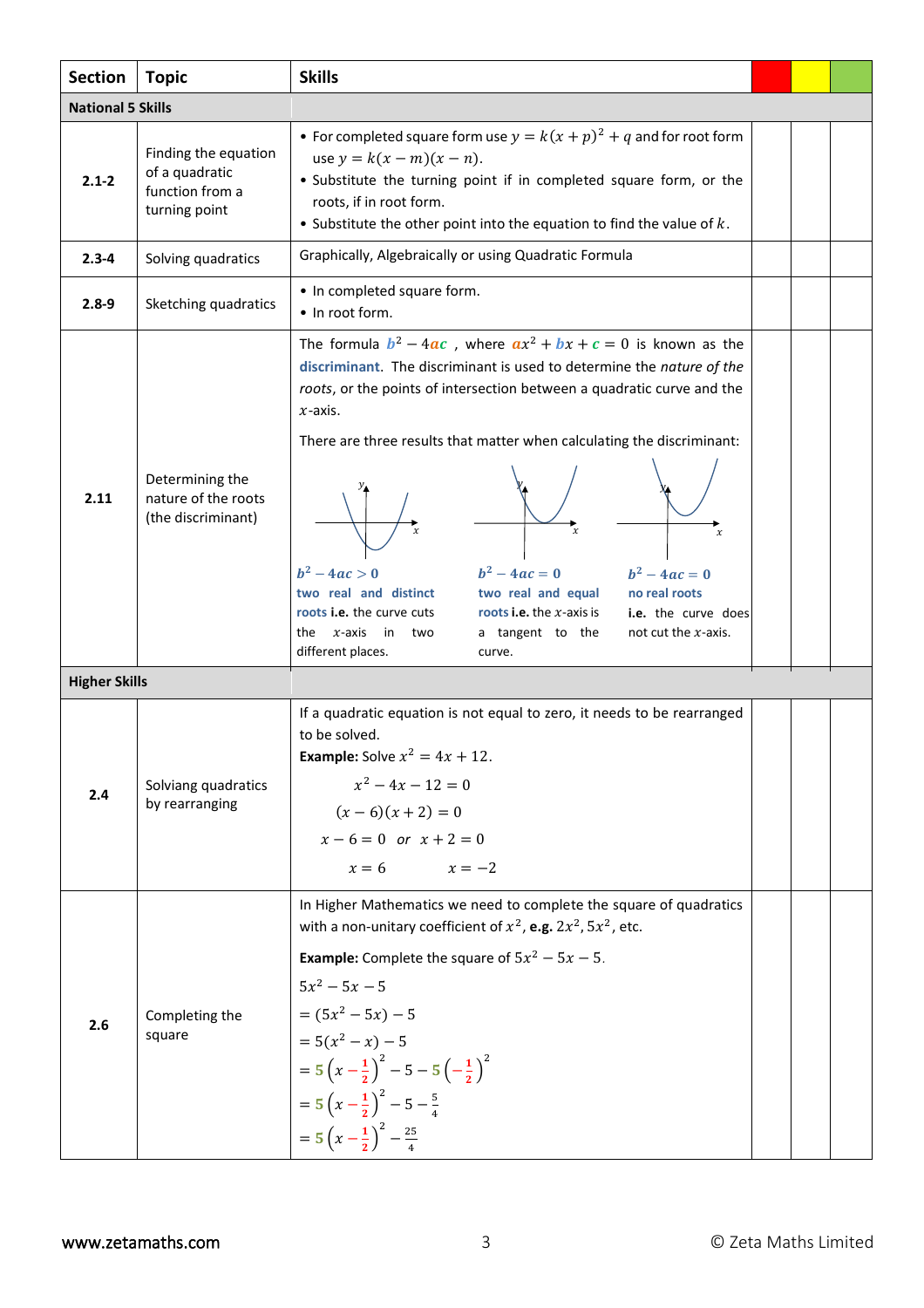| <b>Section</b> | <b>Topic</b>                                       | <b>Skills</b>                                                                                                                                                                                                                                                                                                                                                                                                             |  |  |
|----------------|----------------------------------------------------|---------------------------------------------------------------------------------------------------------------------------------------------------------------------------------------------------------------------------------------------------------------------------------------------------------------------------------------------------------------------------------------------------------------------------|--|--|
| 2.7            | Solving quadratics by<br>completing the<br>square  | <b>Example:</b> Solve $x^2 - 6x + 7 = 0$ by first completing the square.<br>$x^2-6x+7=0$<br>$(x^2-6x)+7=0$<br>$(x-3)^2 + 7 - 9 = 0$<br>$(x-3)^2-2=0$<br>$(x-3)^2 = 2$<br>$x - 3 = \pm \sqrt{2}$<br>$x = 3 + \sqrt{2}$ or $x = 3 - \sqrt{2}$                                                                                                                                                                               |  |  |
| 2.10           | Solving quadratic<br>inequations                   | To solve a quadratic inequation:<br>• Find the roots.<br>• Draw a sketch.<br>• Answer the question.<br><b>Example:</b> Solve $x^2 - 5x + 4 < 0$ .<br>Roots: $(x-1)(x-4) = 0$<br>$x-1=0$ or $x-4=0$<br>$x = 1$ $x = 4$<br>$\therefore$ $x^2 - 5x + 4 < 0$ for $1 < x < 4$                                                                                                                                                  |  |  |
| 2.12           | Using the<br>discriminant                          | State the values of k for which the equation $3x^2 + kx + 3 = 0$ has<br>equal roots.<br>Since $ax^2 + bx + c = 0$ , then $a = 3$ , $b = k$ , $c = 3$ . The quadratic has<br>equal roots so,<br>$h^2 - 4ac = 0$<br>$k^2-4(3)(3)=0$<br>$k^2 - 36 = 0$<br>$k^2 = 36$<br>$k = \pm 6$                                                                                                                                          |  |  |
| 2.13           | Show a line is a<br>tangent to a curve             | To show that a line is a tangent to a curve:<br>• Equate the line and the curve.<br>• Rearrange so that they equal zero.<br>• Solve and show equal roots.<br><b>Example:</b> Show that the line with equation $y = 2x + 1$ is a tangent to<br>the curve $y = x^2 + 4x + 2$ .<br>$x^2 + 4x + 2 = 2x + 1$<br>$x^2 + 2x + 1 = 0$<br>$(x + 1)(x + 1) = 0$<br>$x = -1$ twice, $\therefore$ the line is a tangent to the curve. |  |  |
| 2.14           | Nature of<br>intersection of a line<br>and a curve | To determine the nature of the intersection of a line and a curve:<br>• Equate the line and the curve.<br>• Rearrange so that they equal zero.<br>• Calculate the value of the discriminant.                                                                                                                                                                                                                              |  |  |
| 2.15           | Points of intersection<br>of a line and a curve    | To find the coordinates of the point(s) of intersection of a line and a<br>curve:                                                                                                                                                                                                                                                                                                                                         |  |  |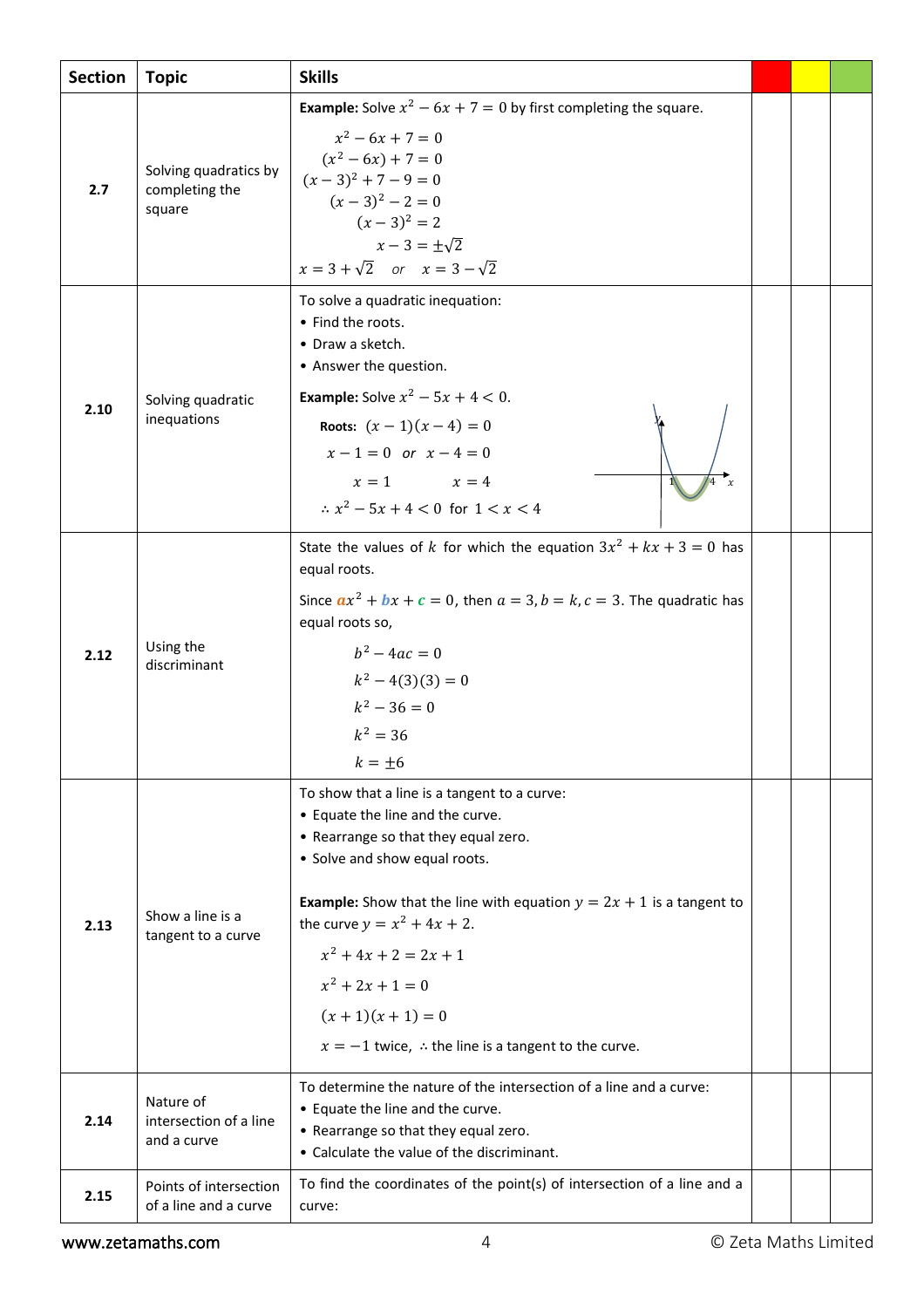<span id="page-7-0"></span>

| <b>Section</b>           | <b>Topic</b>                                                           | <b>Skills</b>                                                                                                                                                                                                                                                                                                                                                                                                          |  |  |
|--------------------------|------------------------------------------------------------------------|------------------------------------------------------------------------------------------------------------------------------------------------------------------------------------------------------------------------------------------------------------------------------------------------------------------------------------------------------------------------------------------------------------------------|--|--|
|                          |                                                                        | • Equate the line and the curve.<br>• Rearrange so that they equal zero.<br>• Solve for $x$ , substitute into line to find $y$ .                                                                                                                                                                                                                                                                                       |  |  |
| 2.16                     | Points of intersection<br>of two curves                                | To find the coordinates of the point(s) of intersection of a line and a<br>curve:<br>• Equate the line and the curve.<br>• Rearrange so that they equal zero.<br>• Solve for $x$ , substitute into one of the curves to find $y$ .                                                                                                                                                                                     |  |  |
| 3                        | <b>The Circle</b>                                                      |                                                                                                                                                                                                                                                                                                                                                                                                                        |  |  |
| 3                        | The circle                                                             | To find the equation of any circle, the most important thing to keep in<br>mind is that two pieces of information are needed: the centre of the<br>circle and the radius of the circle. This information can be substituted<br>into the Centre-Radius form of the equation:<br>$(x-a)^2 + (y-b)^2 = r^2$                                                                                                               |  |  |
| <b>National 5 Skills</b> |                                                                        |                                                                                                                                                                                                                                                                                                                                                                                                                        |  |  |
| 3.1                      | The distance<br>between two points                                     | To find the distance between two coordinates, Pythagoras' Theorem is<br>used. This often appears in the form of the Distance Formula:<br>Distance = $\sqrt{(x_2 - x_1)^2 + (y_2 - y_1)^2}$<br>It may be simpler and often more helpful to sketch a right-angled<br>triangle and work out the vertical and horizontal difference.                                                                                       |  |  |
| <b>Higher Skills</b>     |                                                                        |                                                                                                                                                                                                                                                                                                                                                                                                                        |  |  |
| 3.2                      | The equation of a<br>circle – centre, $(a, b)$<br>and radius, $r$      | <b>Example:</b> Find the equation of the circle with centre $(5, -3)$ and radius<br>5 units.<br><b>Equation</b><br><b>Radius</b><br><b>Centre</b><br>$(x-a)^2 + (y-b)^2 = r^2$<br>$(5, -3)$<br>$r=5$<br>$a \quad b$<br>$r^{2} = 25$ $(x-5)^{2} + (y-(-3))^{2} = 5^{2}$<br>$(x-5)^2 + (y+3)^2 = 25$                                                                                                                     |  |  |
| 3.3                      | Finding the centre<br>and radius from a<br>circle equation             | The centre and radius of the equation of a circle can be derived from<br>both forms of the equation.<br>Standard (Centre-Radius) Form: $(x-a)^2 + (y-b)^2 = r^2$<br>Centre: $(a, b)$ , Radius = r<br>General (Expanded) Form: $x^2 + y^2 + 2gx + 2fy + c = 0$<br>Centre: $(-g, -f)$ , Radius = $\sqrt{g^2 + f^2 - c}$                                                                                                  |  |  |
| 3.4                      | Coordinates and the<br>circle $1 -$ within, on,<br>or outside a circle | To determine where a coordinate lies, in relation to a circle, substitute<br>the coordinate into the left-hand side of the equation of a circle. If the<br>answer is less than the right-hand side of the equation, the coordinate<br>lies inside the circle, if it is equal to the right-hand side, the point lies<br>on the circle, if it is greater than the right-hand side, the point lies<br>outside the circle. |  |  |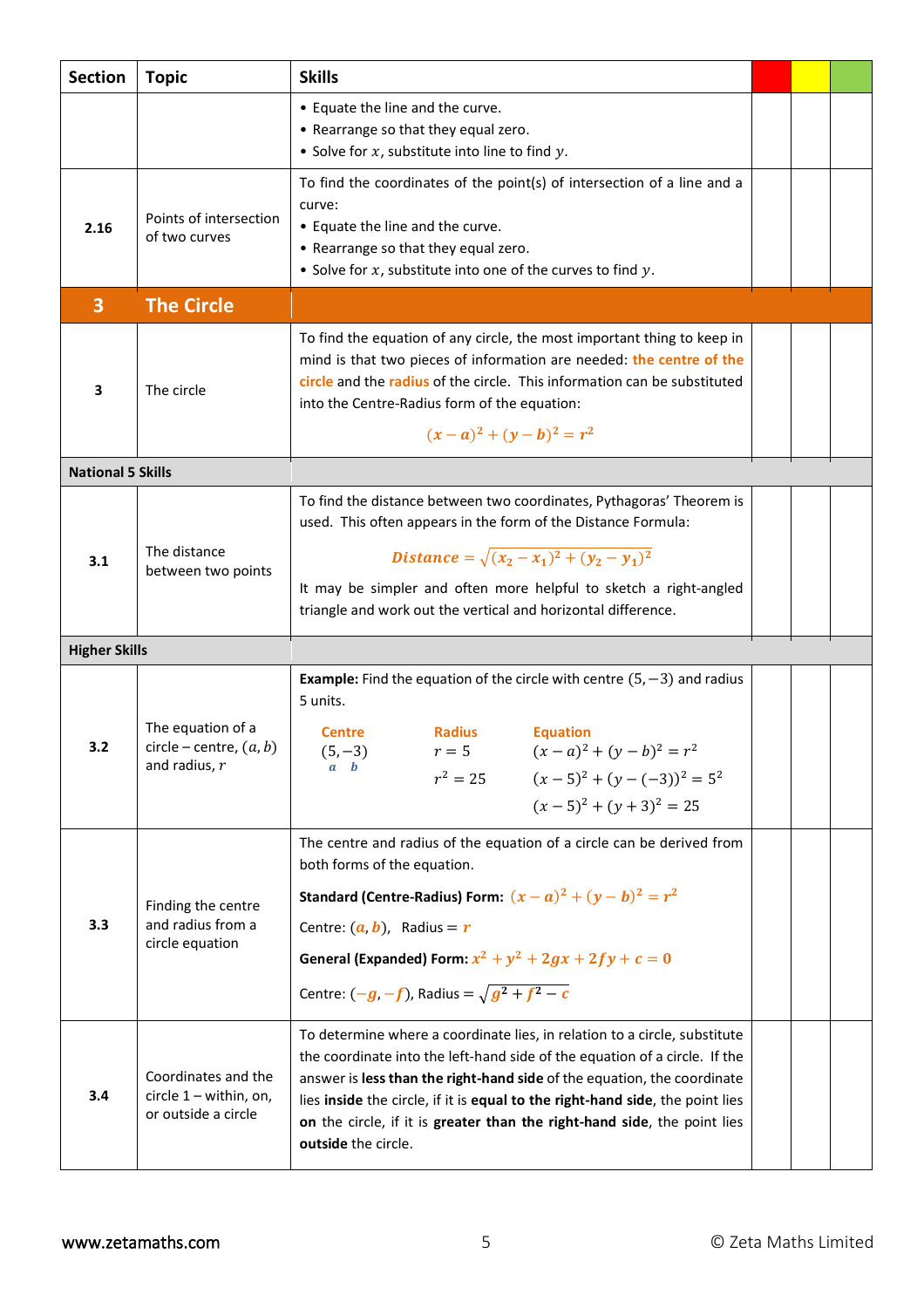<span id="page-8-0"></span>

| <b>Section</b>      | <b>Topic</b>                                                     | <b>Skills</b>                                                                                                                                                                                                                                                                                                                                                                                                 |  |  |
|---------------------|------------------------------------------------------------------|---------------------------------------------------------------------------------------------------------------------------------------------------------------------------------------------------------------------------------------------------------------------------------------------------------------------------------------------------------------------------------------------------------------|--|--|
| 3.5                 | The nature of the<br>intersection of a line<br>and a circle      | To determine the nature of the intersection of a line and a circle:<br>• Substitute the equation of the line into the equation of the circle.<br>• Use the discriminant.                                                                                                                                                                                                                                      |  |  |
| 3.6                 | The poinst of<br>intersection of a line<br>and a circle          | To find the coordinates of the point(s) of intersection of a line and a<br>circle:<br>• Substitute the line into the circle.<br>• Rearrange so that they equal zero.<br>• Solve for $x$ , substitute into the line or circle to find $y$ .                                                                                                                                                                    |  |  |
| 3.7                 | The equation of a<br>tangent to a circle                         | • Determine the gradient of the radius from the centre<br>and the point of contact of the tangent.<br>• Find the of the tangent using perpendicular gradients.<br>• Substitute the perpendicular gradient and the point<br>of contact into the equation of a line, $y - b = m(x - a)$ .                                                                                                                       |  |  |
| 3.8                 | The intersection of<br>two circles                               | B<br>В<br>A,<br>$r_{2}$<br>$r_{1}$<br>$r_{\scriptscriptstyle 1}$<br>$r_{2}$<br>$r_1 + r_2 = AB$<br>$r_1 + r_2 < AB$<br>∴ circles touch externally<br>∴ circles do not intersect<br>B<br>$r_{2}$<br>$r_1 + r_2 > AB$<br>$r_2 - r_1 = AB$<br>∴ circles touch internally<br>∴ two points of intersection                                                                                                         |  |  |
| 3.9                 | Coordinates and the<br>$circle 2 - finding$<br>centres and radii | Many circle problems involve using the coordinates of the centre and<br>the radius of a circle to work out the equations of other circles.                                                                                                                                                                                                                                                                    |  |  |
| <b>Common Terms</b> |                                                                  |                                                                                                                                                                                                                                                                                                                                                                                                               |  |  |
|                     | Concentric                                                       | Circles that share the same centre.                                                                                                                                                                                                                                                                                                                                                                           |  |  |
|                     | Concurrent                                                       | Three or more lines that intersect at the same point.                                                                                                                                                                                                                                                                                                                                                         |  |  |
|                     | Congruent                                                        | Any two shapes that have all properties identical, i.e. same shape and<br>size.                                                                                                                                                                                                                                                                                                                               |  |  |
| 4                   | <b>Functions</b>                                                 |                                                                                                                                                                                                                                                                                                                                                                                                               |  |  |
| 4.1                 | Domain and range of<br>functions                                 | <b>Domain</b><br>The numbers input into a function, $f(x)$ , are known as the domain of<br>the function. In some functions there are certain values that cannot be<br>input into the function, these are called restrictions on the domain of<br>the function.<br>For example, in the function $f(x) = \frac{12x}{(4-x)^2}$ where $x \in \mathbb{R}$ ,<br>$x \neq 4$ as this would make the denominator zero. |  |  |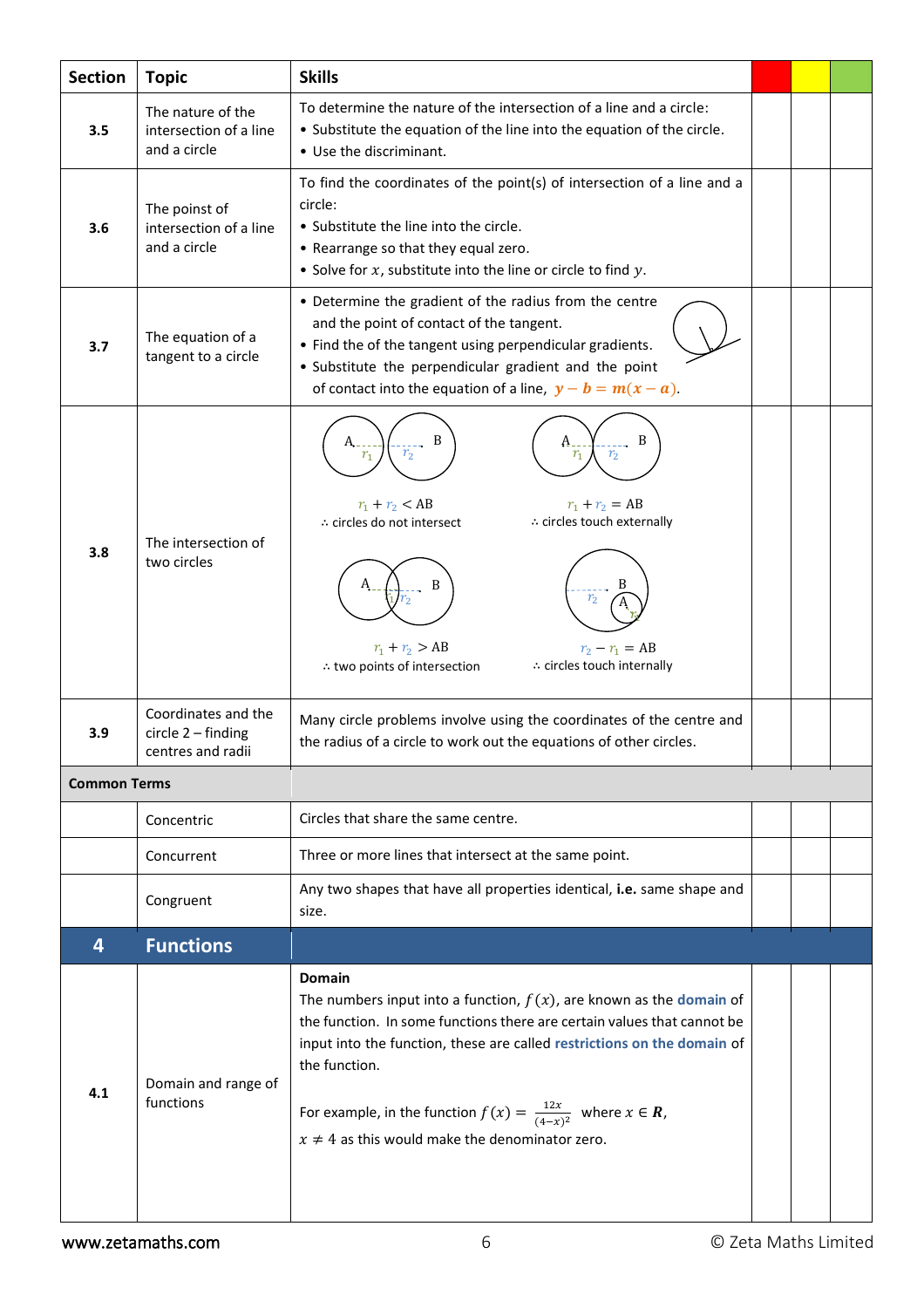| <b>Section</b>      | <b>Topic</b>          | <b>Skills</b>                                                                                                                                                                                                                                                                                                                                                                                                                                                                                                                                                                                                                                    |  |  |
|---------------------|-----------------------|--------------------------------------------------------------------------------------------------------------------------------------------------------------------------------------------------------------------------------------------------------------------------------------------------------------------------------------------------------------------------------------------------------------------------------------------------------------------------------------------------------------------------------------------------------------------------------------------------------------------------------------------------|--|--|
|                     |                       | Range<br>The range of a function is the range of output values. Some functions<br>range from $-\infty$ to $+\infty$ , but others have a limited range.                                                                                                                                                                                                                                                                                                                                                                                                                                                                                           |  |  |
|                     |                       | For example, the function $f(x) = 3x^2 + 4$ has a minimum turning<br>point at (0,4), so lowest value of $f(x) = 4$ . Therefore, the range of<br>the function is $f(x) \geq 4$ .                                                                                                                                                                                                                                                                                                                                                                                                                                                                  |  |  |
|                     |                       | Composite Functions consist of more than one function. Substitution<br>is used to determine the resulting composite function when two<br>functions are given.                                                                                                                                                                                                                                                                                                                                                                                                                                                                                    |  |  |
|                     |                       | <b>Example 1:</b> If $f(x) = 3x - 2$ and $g(x) = x^2 - 4$ , find $f(g(x))$<br>$f(g(x)) = 3(x^2 - 4) - 2 = 3x^2 - 12 - 2 = 3x^2 - 14$                                                                                                                                                                                                                                                                                                                                                                                                                                                                                                             |  |  |
| 4.3                 | Composite functions   | <b>Example 2:</b> Find $H(-1)$ where $H(x) = g(f(x))$ , $f(x) = 3x - 2$<br>and $g(x) = x^2 - 4$ .<br>$H(x) = g(f(x)) = (3x - 2)^2 - 4$<br>$= 9x^2 - 12x + 4 - 4 = 9x^2 - 12x$<br>$H(-1) = 9(-1)^2 - 12(-1) = 21$                                                                                                                                                                                                                                                                                                                                                                                                                                 |  |  |
| 4.4                 | Inverse functions     | An Inverse Function is a function that reverses another function, i.e. it<br>returns the values in the range of a function to the values of the<br>domain. The notation used for the inverse function is $f^{-1}(x)$ . To find<br>an inverse function:<br>• Replace $f(x)$ with y.<br>• Change the subject to $x$ .<br>• Replace y with x and x with $f^{-1}(x)$ .                                                                                                                                                                                                                                                                               |  |  |
| <b>Common Terms</b> |                       |                                                                                                                                                                                                                                                                                                                                                                                                                                                                                                                                                                                                                                                  |  |  |
|                     | Common notation       | $\in$ 'is an element of', e.g. $3 \in \{0, 1, 2, 3, 4\}$ , i.e. 3 is an element of the<br>set containing 1, 2, 3 and 4.<br>'is not an element of', e.g. $7 \notin \{0, 1, 2, 3, 4\}$ , i.e. 7 is not an element<br>∉<br>of the set containing 1, 2, 3 and 4.                                                                                                                                                                                                                                                                                                                                                                                     |  |  |
|                     | Common Number<br>Sets | There are five standard number sets to consider at Higher Mathematics:<br>Natural numbers: $N = \{1, 2, 3, 4 \}$<br>These are the numbers we use for counting.<br><b>Whole numbers:</b> $W = \{0, 1, 2, 3, 4 \dots\}$<br>The same as natural numbers, but also including 0.<br>$\mathbb{Z} = \{, -3, -2, 1, 0, 1, 2, 3, \}$<br>Integers:<br>The set of positive and negative whole numbers.<br>Rational numbers: Q<br>These are all numbers that can be expressed as a division of two<br>integers.<br><b>Real numbers:</b><br>$\mathbb{R}$<br>These are all the real numbers, including irrational numbers (e.g.<br>$\sqrt{2}$ , $\pi$ , etc.). |  |  |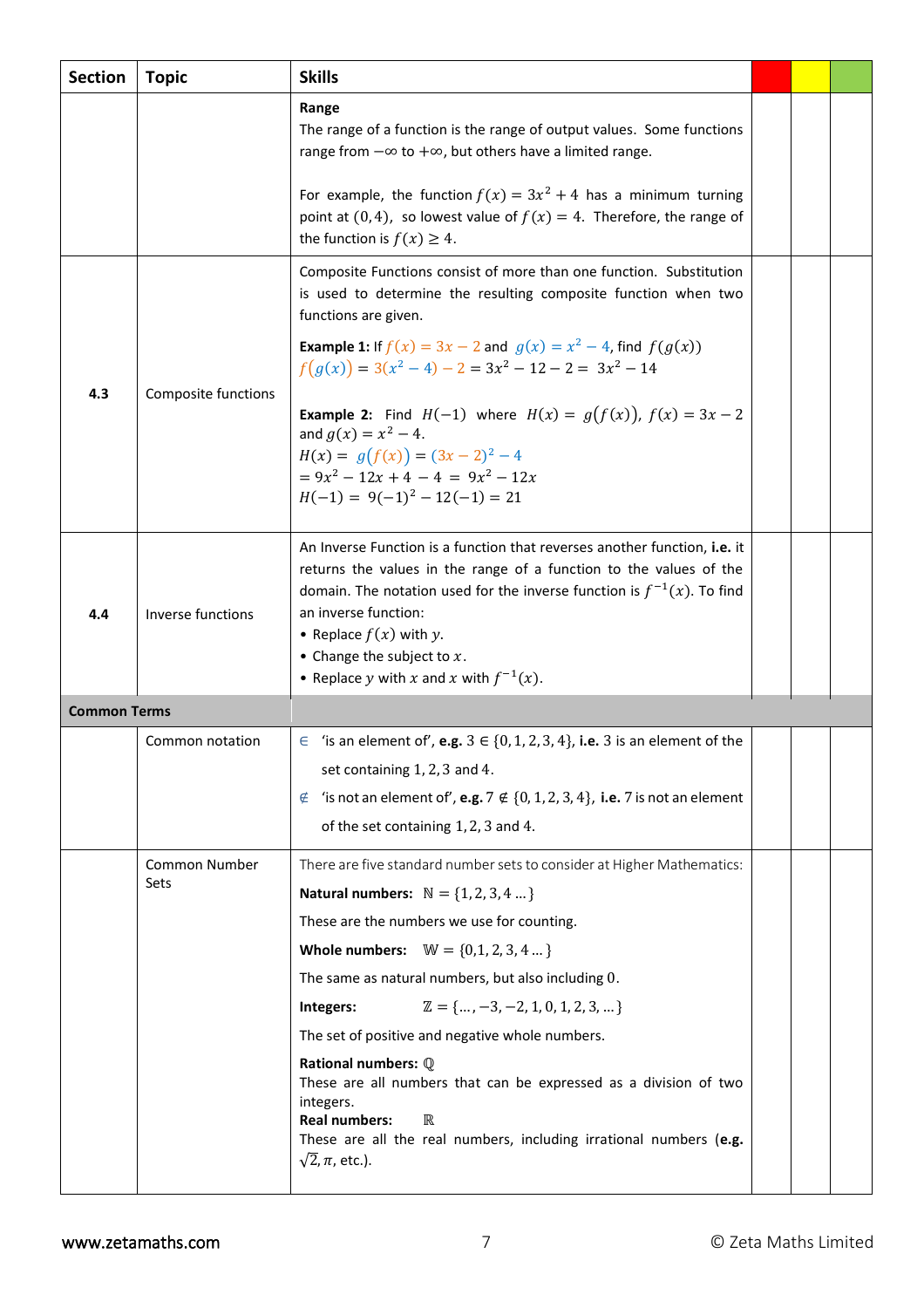<span id="page-10-0"></span>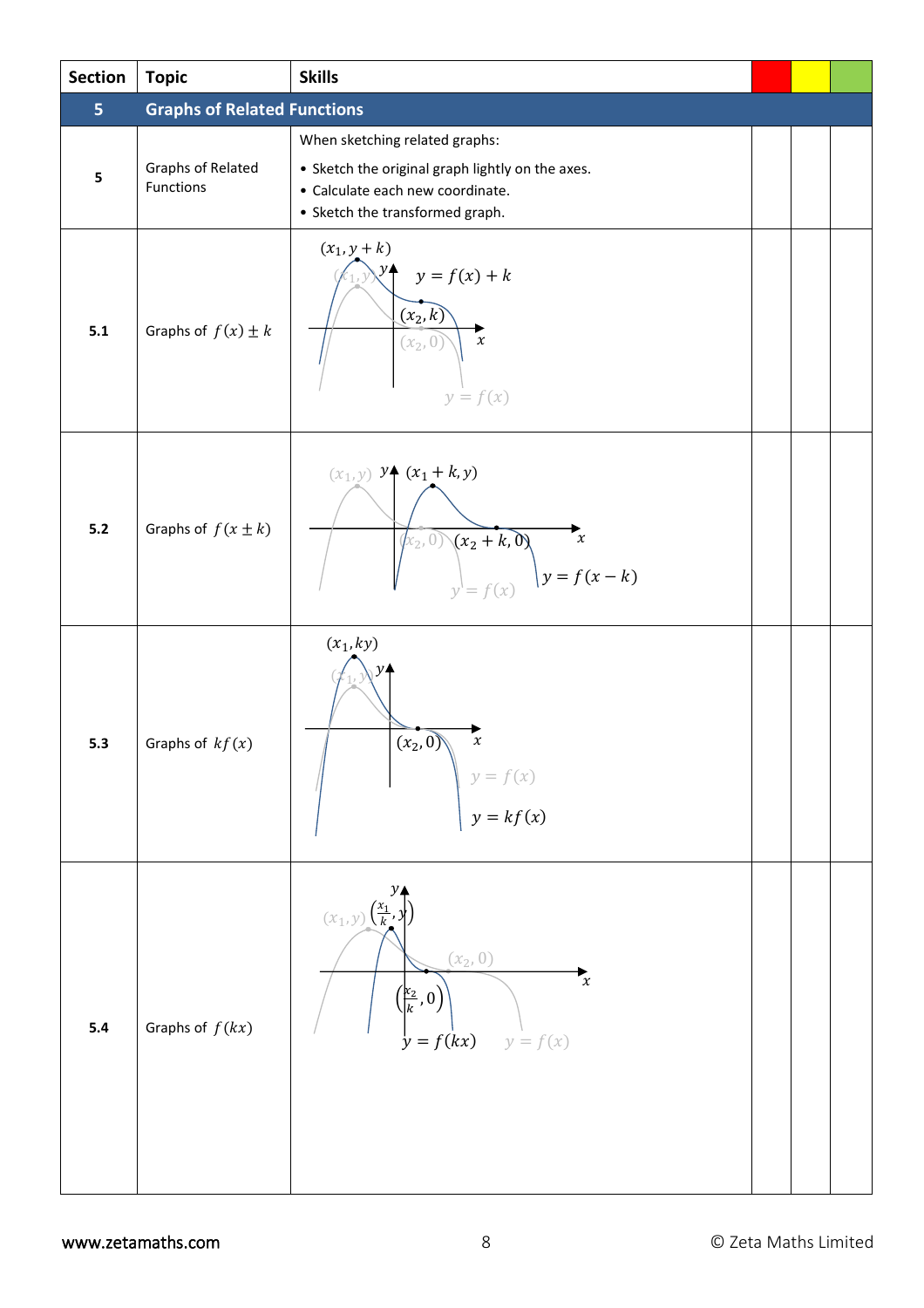<span id="page-11-1"></span><span id="page-11-0"></span>

| <b>Section</b> | <b>Topic</b>                                           | <b>Skills</b>                                                                                                                                                                                                                                                                                                                                                                                                                                                                                                                                                |  |  |
|----------------|--------------------------------------------------------|--------------------------------------------------------------------------------------------------------------------------------------------------------------------------------------------------------------------------------------------------------------------------------------------------------------------------------------------------------------------------------------------------------------------------------------------------------------------------------------------------------------------------------------------------------------|--|--|
| 6              | <b>Recurrence Relations</b>                            |                                                                                                                                                                                                                                                                                                                                                                                                                                                                                                                                                              |  |  |
| 6.1            | Using recurrence<br>relations                          | A sequence is defined by the recurrence relation $u_{n+1} = 2u_n - 4$ ,<br>$u_0 = 24$ . Find the value of $u_4$ .<br>$u_0 = 24$<br>$u_1 = 2u_0 - 4 = 2(24) - 4 = 44$<br>$u_2 = 2u_1 - 4 = 2(44) - 4 = 84$<br>$u_3 = 2u_2 - 4 = 2(84) - 4 = 164$<br>$u_4$ $\geq$ $2u_3 - 4 = 2(164) - 4 = 324$<br><b>NB:</b> Set $\mathbf{u}_k$ calculator by inputting $u_0$ and pressing '=' then input<br>ANS $\times$ 2 - 4 or ANS $\times$ a - b and continue pressing '=' until<br>the desired answer is reached. Write down all answers.                               |  |  |
| 6.2            | Finding constant<br>values in a<br>recurrence relation | If the constant values $\boldsymbol{q}$ and $\boldsymbol{b}$ of a recurrence relation are unknown,<br>they can be calculated - provided we know three consecutive terms of<br>the sequence<br>• Substitute the known values into the relation.<br>• Solve simultaneously to calculate the unknown values.                                                                                                                                                                                                                                                    |  |  |
| 6.3            | The limit of a<br>recurrence relation                  | When a recurrence relation tends towards a particular value, we say<br>the recurrence relation is converging. The value that the recurrence<br>relation tends towards is called the limit.<br>This happens when $-1 < a < 1$ .                                                                                                                                                                                                                                                                                                                               |  |  |
| 6.4            | Finding the limit of a<br>recurrence relation          | The limit of a recurrence relation $u_{n+1} = au_n + b$ as $n \to \infty$ can be<br>found using the formula:<br>$L=\frac{b}{1-a}$                                                                                                                                                                                                                                                                                                                                                                                                                            |  |  |
| $\overline{7}$ | <b>Polynomials</b>                                     |                                                                                                                                                                                                                                                                                                                                                                                                                                                                                                                                                              |  |  |
| 7.1            | Factorising<br>Polynomials                             | Use synthetic division.<br><b>Example:</b> Fully factorise $f(x) = x^3 - 3x + 2$ .<br>Set up synthetic division using coefficients from polynomial.<br>• If there is no term, use 0.<br>. The value outside the division is derived from factors of the last<br>term (in this case factors of 2).<br>• If the remainder of the division is 0 then the value outside the<br>division is a root.<br>$-2$   1<br>2<br>-3<br>If $x = -2$ is a root then $(x + 2)$ is a factor.<br>$\therefore f(x) = x^3 - 3x + 2 = (x + 2)(x^2 - 2x + 1)$<br>$=(x+2)(x-1)(x-1)$ |  |  |
| 7.2            | Solving polynomial<br>equations                        | To solve polynomials, they need to be factorised using synthetic<br>division or algebraic long division and then solved in the same way as<br>quadratic functions.<br><b>Example:</b> Solve $x^3 - 3x + 2 = 0$ .<br>Using synthetic division as in 7.1 we have $(x + 2)(x - 1)(x - 1) = 0$<br>$\therefore x = -2$ and $x = 1$ (twice).                                                                                                                                                                                                                       |  |  |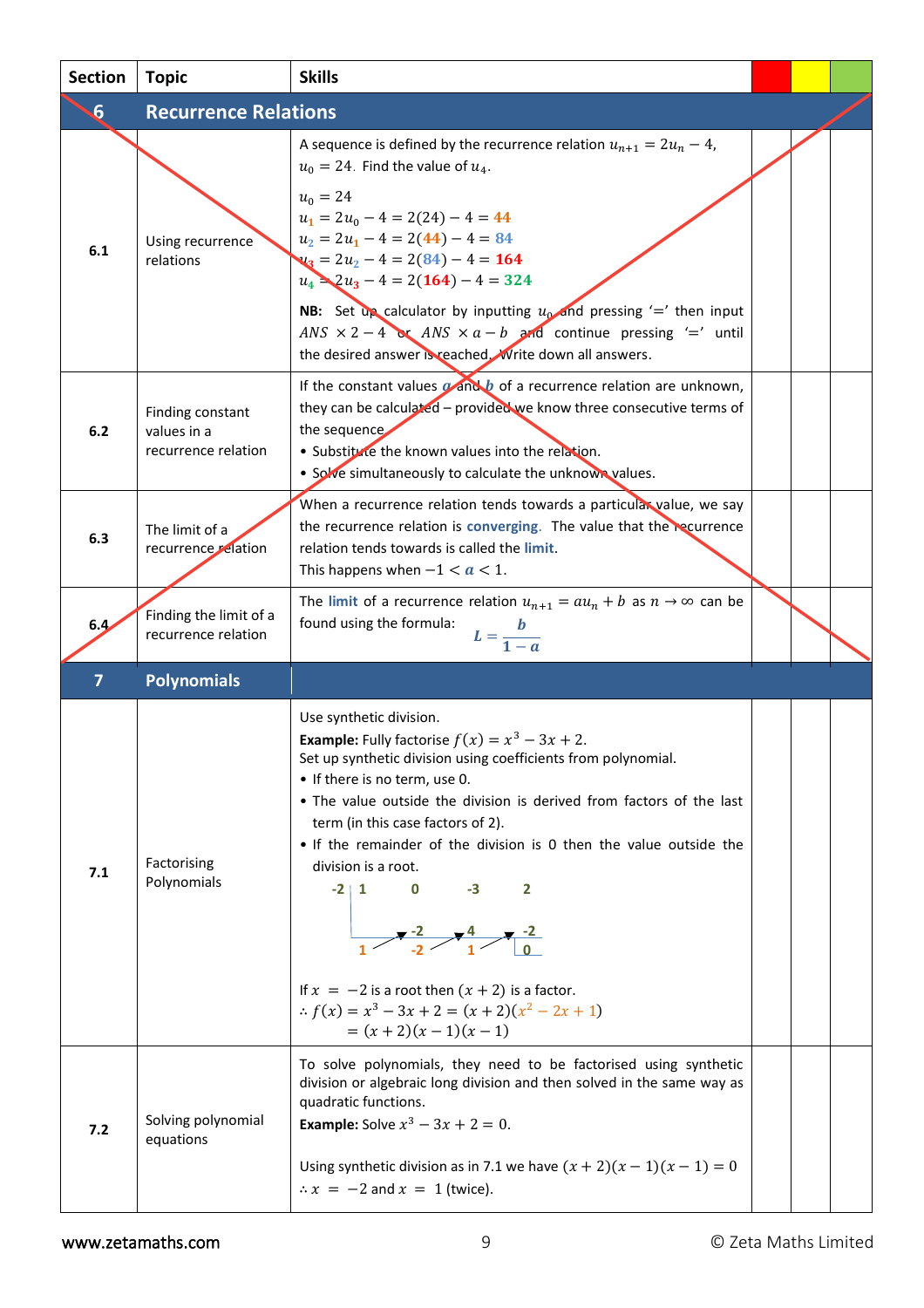<span id="page-12-0"></span>

| <b>Section</b>           | <b>Topic</b>                                                           | <b>Skills</b>                                                                                                                                                                                                                                                                                                                                                                                                                                                                               |  |  |
|--------------------------|------------------------------------------------------------------------|---------------------------------------------------------------------------------------------------------------------------------------------------------------------------------------------------------------------------------------------------------------------------------------------------------------------------------------------------------------------------------------------------------------------------------------------------------------------------------------------|--|--|
|                          |                                                                        | To find a remainder when dividing a polynomial, use substitution,<br>synthetic division or algebraic long division.                                                                                                                                                                                                                                                                                                                                                                         |  |  |
| 7.3                      | Finding a remainder<br>when dividing a<br>polynomial                   | <b>Example:</b> Find the remainder when $x^3 - 7x^2 - 4x + 26$ is divided by<br>$(x + 2)$ .                                                                                                                                                                                                                                                                                                                                                                                                 |  |  |
|                          |                                                                        | $(-2)^3 - 7(-2)^2 - 4(-2) + 26 = -8 - 28 + 8 + 26 = -2$<br>: the remainder when $x^3 - 7x^2 - 4x + 26$ is divided by $(x + 2)$ is -2.                                                                                                                                                                                                                                                                                                                                                       |  |  |
|                          |                                                                        | Substitute roots into equation and solve simultaneously.<br><b>Example:</b> Find the values of p and q if $(x + 2)$ and $(x - 1)$ are factors<br>of $f(x) = x^3 + 4x^2 + px + q$ .                                                                                                                                                                                                                                                                                                          |  |  |
| 7.4                      | Finding unknown<br>coefficients of a<br>polynomial                     | $(x + 2)$ is a factor $\therefore x = -2$ is a root<br>$(-2)^3 + 4(-2)^2 - 2p + q = 0$<br>$8 - 2p + q = 0$<br>$q = 2p - 8$<br>$(x-1)$ is a factor $\therefore x = 1$ is a root<br>$(1)^3 + 4(1)^2 + p + q = 0$<br>$5 + p + q = 0$<br>$q = -p - 5$                                                                                                                                                                                                                                           |  |  |
|                          |                                                                        | Solve two equations simultaneously                                                                                                                                                                                                                                                                                                                                                                                                                                                          |  |  |
|                          |                                                                        | $2p - 8 = -p - 5$                                                                                                                                                                                                                                                                                                                                                                                                                                                                           |  |  |
|                          |                                                                        | $\therefore$ $p = 1, q = -6$ and $f(x) = x^3 + 4x^2 + x - 6$                                                                                                                                                                                                                                                                                                                                                                                                                                |  |  |
| 7.5                      | Finding the points of<br>intersection of curves                        | To find the points of intersection of two curves:<br>• Equate the curves.<br>• Rearrange to equal zero.<br>• Solve to find $x$ -coordinates (using synthetic division if necessary).<br>• Substitute values into the curve to find the $y$ -coordinates.                                                                                                                                                                                                                                    |  |  |
| 7.6                      | Finding the equation<br>of a polynomial from<br>a graph                | The roots of a polynomial are the $x$ -coordinates at which the graph of<br>the function cuts the $x$ -axis. At the roots, the equation of the function<br>$f(x) = 0$ . We can use the roots and the y-intercept of the function to<br>determine the equation.<br>• Substitute the roots, $x = a$ , $x = b$ , $x = c$ in the polynomial with<br>equation $y = k(x - a)(x - b)(x - c)$ .<br>• Substitute the y-intercept or other coordinate into the equation to<br>find the value of $k$ . |  |  |
| 8                        | <b>Trigonometric Functions</b>                                         |                                                                                                                                                                                                                                                                                                                                                                                                                                                                                             |  |  |
| <b>National 5 Skills</b> |                                                                        |                                                                                                                                                                                                                                                                                                                                                                                                                                                                                             |  |  |
| 8.1                      | Finding the equation<br>of a trigonometric<br>function from a<br>graph | In functions of the form $y = a \sin bx \pm c$ and $y = a \cos bx \pm c$ the<br>amplitude of the graph is the positive value of $a$ . The <b>period</b> of the<br>graph is the length of one full wave. For cosine and sine graphs, the<br>period can be derived by dividing $360^\circ$ by b. The value of c translates<br>the graph vertically.                                                                                                                                           |  |  |
|                          |                                                                        | In functions of the form $y = a \sin(x + b)$ and $y = a \cos(x + b)$ , a is<br>the amplitude and the value of $b$ translates the graph <b>horizontally</b> .                                                                                                                                                                                                                                                                                                                                |  |  |
| 8.2                      | Solving trigonometric<br>equations                                     | Use the CAST diagram or graphical method to solve equations (see<br>National 5 checklist).                                                                                                                                                                                                                                                                                                                                                                                                  |  |  |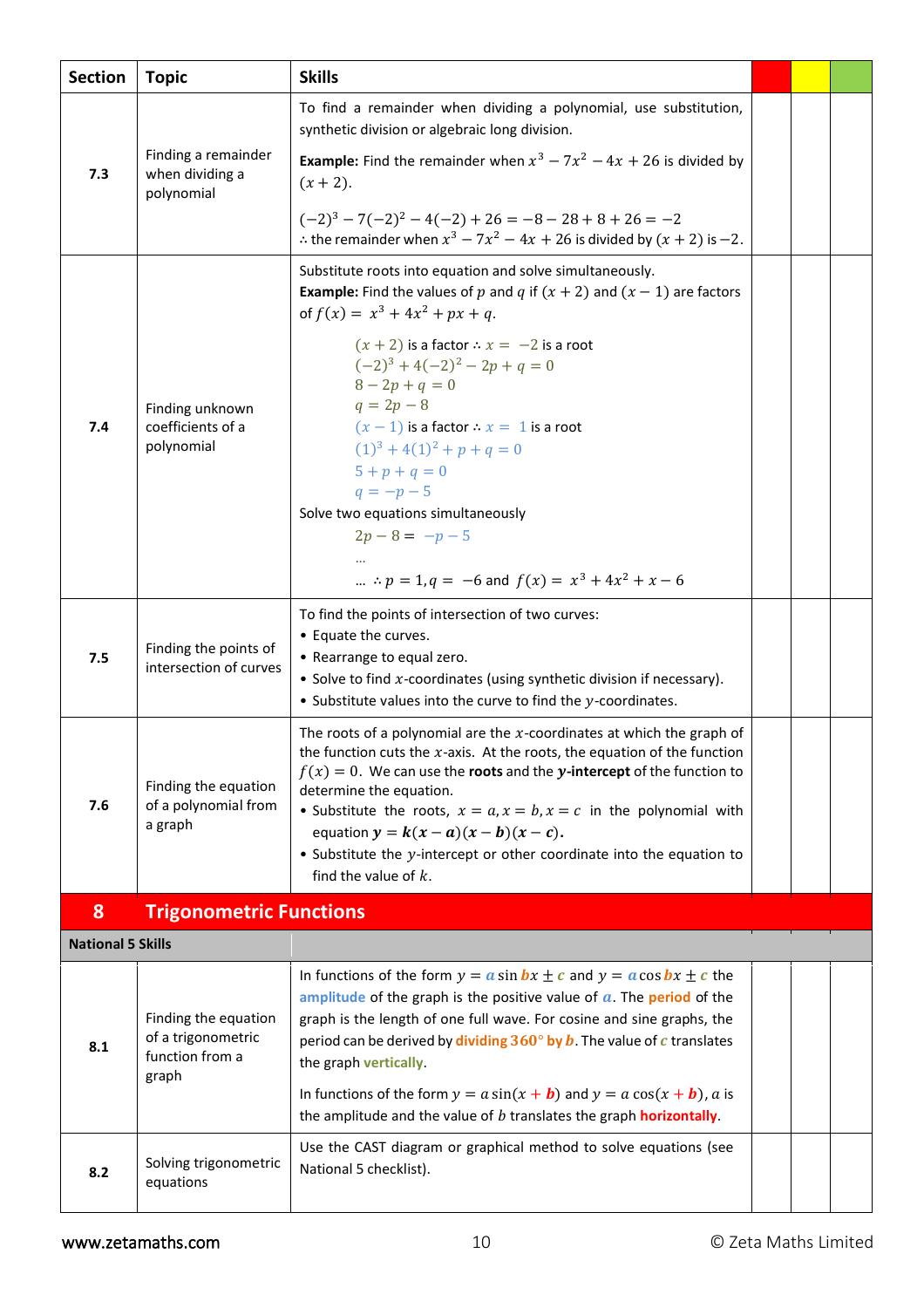<span id="page-13-0"></span>

| <b>Section</b>       | <b>Topic</b>                                                             | <b>Skills</b>                                                                                                                                                                                                                                                                                                                                                                                       |                                                                                                                                                                                       |                          |  |  |  |
|----------------------|--------------------------------------------------------------------------|-----------------------------------------------------------------------------------------------------------------------------------------------------------------------------------------------------------------------------------------------------------------------------------------------------------------------------------------------------------------------------------------------------|---------------------------------------------------------------------------------------------------------------------------------------------------------------------------------------|--------------------------|--|--|--|
| <b>Higher Skills</b> |                                                                          |                                                                                                                                                                                                                                                                                                                                                                                                     |                                                                                                                                                                                       |                          |  |  |  |
| 8.3                  | <b>Exact values</b>                                                      | It is important to know the exact values from the triangles below or the<br>table.<br>$45^\circ$<br>We should also know the values of sine and cosine of 90°, 180°, 270°<br>and $360^\circ$ .                                                                                                                                                                                                       |                                                                                                                                                                                       |                          |  |  |  |
| 8.4                  | Solving trigonometric<br>equations with exact<br>values                  | Exact values can be used to solve trigonometric equations without a<br>calculator.                                                                                                                                                                                                                                                                                                                  |                                                                                                                                                                                       |                          |  |  |  |
|                      |                                                                          | Trigonometric equations are usually solved using radians. The values in                                                                                                                                                                                                                                                                                                                             |                                                                                                                                                                                       |                          |  |  |  |
|                      |                                                                          | the table should be known. For solutions<br>in radians, the ability to add fractions is                                                                                                                                                                                                                                                                                                             | <b>Degrees</b>                                                                                                                                                                        | <b>Radians</b>           |  |  |  |
|                      |                                                                          | desirable.                                                                                                                                                                                                                                                                                                                                                                                          | $360^\circ$                                                                                                                                                                           | $2\pi$                   |  |  |  |
|                      | Solving trigonometric<br>equations with<br>radians                       | <b>Example:</b> $2 \cos x - \sqrt{3} = 0$                                                                                                                                                                                                                                                                                                                                                           | $180^\circ$                                                                                                                                                                           | $\pi$                    |  |  |  |
| 8.5                  |                                                                          | 2 cos $x = \sqrt{3}$                                                                                                                                                                                                                                                                                                                                                                                | $90^\circ$                                                                                                                                                                            | $\pi$<br>$\overline{2}$  |  |  |  |
|                      |                                                                          | $\cos x = \frac{\sqrt{3}}{2}$                                                                                                                                                                                                                                                                                                                                                                       | $60^\circ$                                                                                                                                                                            | $\pi$<br>$\overline{3}$  |  |  |  |
|                      |                                                                          | $x = \frac{\pi}{6}, 2\pi - \frac{\pi}{6}$                                                                                                                                                                                                                                                                                                                                                           | $45^{\circ}$                                                                                                                                                                          | $\pi$<br>$\overline{4}$  |  |  |  |
|                      |                                                                          | $x = \frac{\pi}{6}, \frac{12\pi}{6} - \frac{\pi}{6}$                                                                                                                                                                                                                                                                                                                                                | $30^\circ$                                                                                                                                                                            | $\pi$<br>$\overline{6}$  |  |  |  |
|                      |                                                                          | $x = \frac{\pi}{6}, \frac{11\pi}{6}$                                                                                                                                                                                                                                                                                                                                                                | 270°                                                                                                                                                                                  | $3\pi$<br>$\overline{2}$ |  |  |  |
| 8.6                  | Points of intersection<br>between a<br>trigonometric graph<br>and a line | $\bullet$ Solve to find x-coordinates.                                                                                                                                                                                                                                                                                                                                                              | To find the points of intersection of a trigonometric graph and a line:<br>• Equate the equation of the line and the curve.<br>• Take the y-coordinate from the equation of the line. |                          |  |  |  |
| 9                    | <b>Addition Formluae</b>                                                 |                                                                                                                                                                                                                                                                                                                                                                                                     |                                                                                                                                                                                       |                          |  |  |  |
| 9.1                  | <b>Expanding the</b><br>addition formulae                                | $sin(\alpha + \beta) = sin \alpha cos \beta + cos \alpha sin \beta$<br>$sin(\alpha - \beta) = sin \alpha cos \beta - cos \alpha sin \beta$<br>$\cos(\alpha + \beta) = \cos \alpha \cos \beta - \sin \alpha \sin \beta$<br>$\cos(\alpha - \beta) = \cos \alpha \cos \beta + \sin \alpha \sin \beta$                                                                                                  |                                                                                                                                                                                       |                          |  |  |  |
| 9.2                  | Using the addition<br>formulae                                           | <b>Example:</b> Given $\sin A = \frac{3}{5}$ and $\cos B = \frac{12}{13}$ , show that $\sin(A + B) =$<br>$\frac{56}{65}$<br>Soln. Use SOHCAHTOA to sketch triangles from the info given and use<br>Pythagoras to find unknowns<br>Using the addition formulae:<br>$sin(A + B) = sin A cos B + cos A sin B$<br>$=\frac{3}{5} \times \frac{12}{13} + \frac{4}{5} \times \frac{5}{13} = \frac{56}{65}$ |                                                                                                                                                                                       |                          |  |  |  |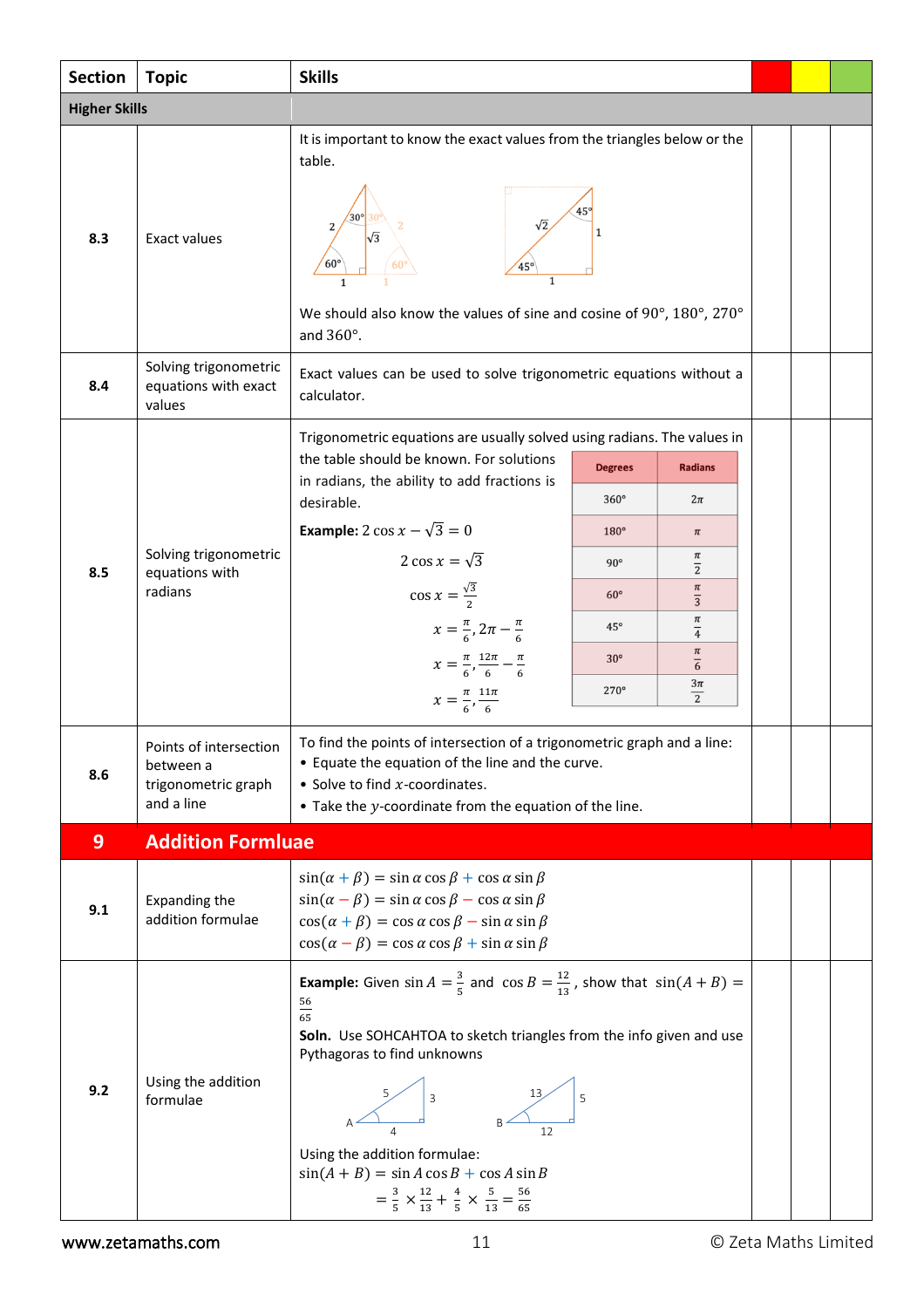<span id="page-14-0"></span>

| <b>Section</b> | <b>Topic</b>                          | <b>Skills</b>                                                                                                                                                                                                                 |  |  |
|----------------|---------------------------------------|-------------------------------------------------------------------------------------------------------------------------------------------------------------------------------------------------------------------------------|--|--|
|                |                                       | The <b>double angle formulae</b> are the result of using the addition<br>formulae on a trigonometric function with a repeated angle, i.e.<br>$sin(a + a) = sin 2a$ and $cos(a + a) = cos 2a$ .<br>$\sin 2a = 2 \sin a \cos a$ |  |  |
|                |                                       | $\cos 2a = \cos^2 a - \sin^2 a$                                                                                                                                                                                               |  |  |
|                |                                       | $= 2 \cos^2 a - 1$                                                                                                                                                                                                            |  |  |
|                |                                       | $= 1 - 2 \sin^2 a$                                                                                                                                                                                                            |  |  |
| 9.3            | Using the double<br>angle formulae    | <b>Example:</b> Given $\sin x = \frac{3}{4}$ , find the exact value of $\sin 2x$ .                                                                                                                                            |  |  |
|                |                                       | $\sin x = \frac{3}{4}$<br>3<br>$\sqrt{(4)^2-3^2}=\sqrt{7}$<br>$\sqrt{7}$                                                                                                                                                      |  |  |
|                |                                       | $\sin x = \frac{3}{4}$ , $\cos x = \frac{\sqrt{7}}{4}$<br>$\sin 2x = 2 \sin x \cos x = 2 \times \frac{3}{4} \times \frac{\sqrt{7}}{4} = \frac{6\sqrt{7}}{16} = \frac{3\sqrt{7}}{8}$                                           |  |  |
|                |                                       | <b>Example:</b> Show that $3\cos^2 x - \sin^2 x - 1 = 2\cos 2x$ .                                                                                                                                                             |  |  |
|                | Using trigonometric<br>identities     | Start with the left-hand-side and work towards the right.                                                                                                                                                                     |  |  |
|                |                                       | $LHS = 3 \cos^2 x - \sin^2 x - 1$                                                                                                                                                                                             |  |  |
|                |                                       | $= 3 \cos^2 x - (1 - \cos^2 x) - 1$                                                                                                                                                                                           |  |  |
| 9.4            |                                       | $= 4 \cos^2 x - 2$                                                                                                                                                                                                            |  |  |
|                |                                       | $= 2(2\cos^2 x - 1)$                                                                                                                                                                                                          |  |  |
|                |                                       | $= 2 \cos 2x$                                                                                                                                                                                                                 |  |  |
|                |                                       | $= RHS.$                                                                                                                                                                                                                      |  |  |
|                |                                       | We can use the double angle formulae to solve trigonometric<br>equations. To do so, we substitute the double angle function and then<br>factorise the equation.                                                               |  |  |
|                |                                       | <b>Example:</b> Solve the equation $\sin 2x^{\circ} - \cos x^{\circ} = 0$ for $0 \le x \le 360$ .                                                                                                                             |  |  |
|                |                                       | $\sin 2x^{\circ} - \cos x^{\circ} = 0$                                                                                                                                                                                        |  |  |
| 9.5            | Solving equations<br>using the double | $2 \sin x^{\circ} \cos x^{\circ} - \cos x^{\circ} = 0$                                                                                                                                                                        |  |  |
|                | angle formulae                        | $\cos x^{\circ} (2 \sin x^{\circ} - 1) = 0$                                                                                                                                                                                   |  |  |
|                |                                       | $\cos x^{\circ} = 0$ or $2 \sin x^{\circ} - 1 = 0$                                                                                                                                                                            |  |  |
|                |                                       | $x^{\circ} = 90^{\circ}, 270^{\circ}$ or sin $x^{\circ} = \frac{1}{2}$                                                                                                                                                        |  |  |
|                |                                       | $x^{\circ} = 30^{\circ}, 150^{\circ}$<br>$x^{\circ} = 30^{\circ}, 90^{\circ}, 150^{\circ}, 270^{\circ}$                                                                                                                       |  |  |
|                |                                       |                                                                                                                                                                                                                               |  |  |
| 10             | <b>The Wave Function</b>              |                                                                                                                                                                                                                               |  |  |
|                |                                       | Step 1: Expand using the addition formula, for example:<br>$k \cos(x - \alpha) = k(\cos x \cos \alpha + \sin x \sin \alpha)$                                                                                                  |  |  |
| 10.1           | Using the wave<br>function            | $= k \cos x \cos \alpha + k \sin x \sin \alpha = k \cos \alpha \cos x +$                                                                                                                                                      |  |  |
|                |                                       | $k \sin \alpha \sin x$                                                                                                                                                                                                        |  |  |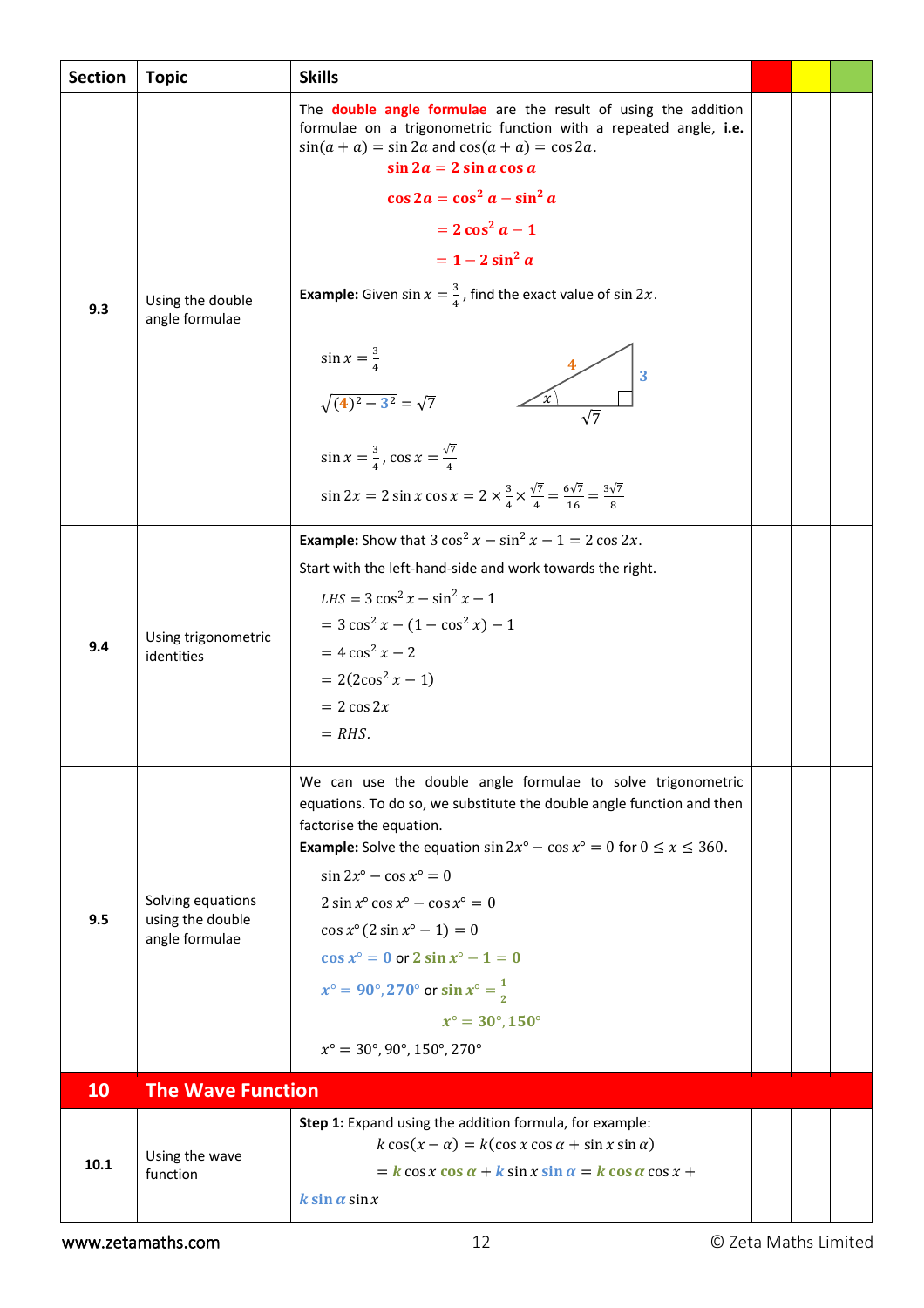<span id="page-15-0"></span>

| <b>Section</b>           | <b>Topic</b>                                                                          | <b>Skills</b>                                                                                                                                                                                                                                                                                                                                                                                                                                     |  |  |
|--------------------------|---------------------------------------------------------------------------------------|---------------------------------------------------------------------------------------------------------------------------------------------------------------------------------------------------------------------------------------------------------------------------------------------------------------------------------------------------------------------------------------------------------------------------------------------------|--|--|
|                          |                                                                                       | <b>Step 2:</b> Equate the coefficients of $\mathbf{a} \cos x + \mathbf{b} \sin x$ with the correct<br>trigonometric function, being careful to ensure the correct coefficient.<br>e.g. $k \cos \alpha = a$ and $k \sin \alpha = b$                                                                                                                                                                                                                |  |  |
|                          |                                                                                       | Step 3: To calculate $k$ , square and sum the coefficients, then square<br>root the answer. This will eliminate $\sin \alpha$ and $\cos \alpha$ .                                                                                                                                                                                                                                                                                                 |  |  |
|                          |                                                                                       | Step 4: To calculate $\alpha$ , use sin $\alpha$ and cos $\alpha$ to find tan $\alpha$ .                                                                                                                                                                                                                                                                                                                                                          |  |  |
|                          |                                                                                       | $\tan \alpha = \frac{k \sin \alpha}{k \cos \alpha} = \frac{\sin \alpha}{\cos \alpha}$                                                                                                                                                                                                                                                                                                                                                             |  |  |
|                          |                                                                                       | Now use trigonometry to determine the quadrant. A good idea is to<br>draw a CAST diagram and tick which quadrants are positive or negative<br>(see worked examples).                                                                                                                                                                                                                                                                              |  |  |
| 10.2                     | Solving trigonometric<br>equations with the<br>wave function                          | To solve trigonometric equations using the wave function:<br>• Express in form $k \cos(x \pm \alpha)$ or $k \sin(x \pm \alpha)$ .<br>· Solve.                                                                                                                                                                                                                                                                                                     |  |  |
|                          |                                                                                       | <b>Example:</b> Sketch and annotate the graph of $y = 3 \sin(x - 45)^\circ$ in the<br>interval $0 \le x \le 360$ .                                                                                                                                                                                                                                                                                                                                |  |  |
|                          |                                                                                       | Step 1: Draw the wave on an $x$ -axis and mark the roots.<br>Step 2: Draw a y-axis.                                                                                                                                                                                                                                                                                                                                                               |  |  |
| 10.3                     | Sketching the graph<br>of $y = k \sin(x \pm \alpha)$<br>or $y = k \cos(x \pm \alpha)$ | x<br>$225^\circ$<br>$360^\circ$<br>$45^{\circ}$<br>$360^\circ$<br>$45^{\circ}$<br>$225^\circ$<br>The graph moves right by 45°.<br>$y$ $\uparrow$<br>(135, 3)<br>$3 -$<br>$y = 3 \sin(x - 45)^{\circ}$<br>Step 3: Fill in the rest of the<br>information and add and remove<br>the sections of the wave to fit the<br>$\overline{0}$<br>$45^\circ$<br>$360^\circ$ <sup>x</sup><br>$225^\circ$<br>required range.<br>$-2.55$<br>$-3$<br>$(315, -3)$ |  |  |
| 10.4                     | Maximum and<br>minimum values                                                         | The maximum or minimum value of a trigonometric function of the<br>form $y = k \sin(x \pm \alpha)$ or $y = k \cos(x \pm \alpha)$ within a given range can<br>simply be found by determining the value of $k$ . To find the $x$ -coordinate<br>where this value occurs, equate the function to the maximum or<br>minimum value, then solve.                                                                                                        |  |  |
| 11                       | <b>Calculus 1 - Differentiation</b>                                                   |                                                                                                                                                                                                                                                                                                                                                                                                                                                   |  |  |
| <b>National 5 Skills</b> |                                                                                       |                                                                                                                                                                                                                                                                                                                                                                                                                                                   |  |  |
| 11.1                     | Using indices                                                                         | It is often necessary to use the laws of indices in differentiation.<br><b>Example:</b> $\frac{5}{2\sqrt[3]{x^2}} = \frac{5}{2\sqrt[3]{x^2}} = \frac{5}{2}x^{-\frac{2}{3}}$                                                                                                                                                                                                                                                                       |  |  |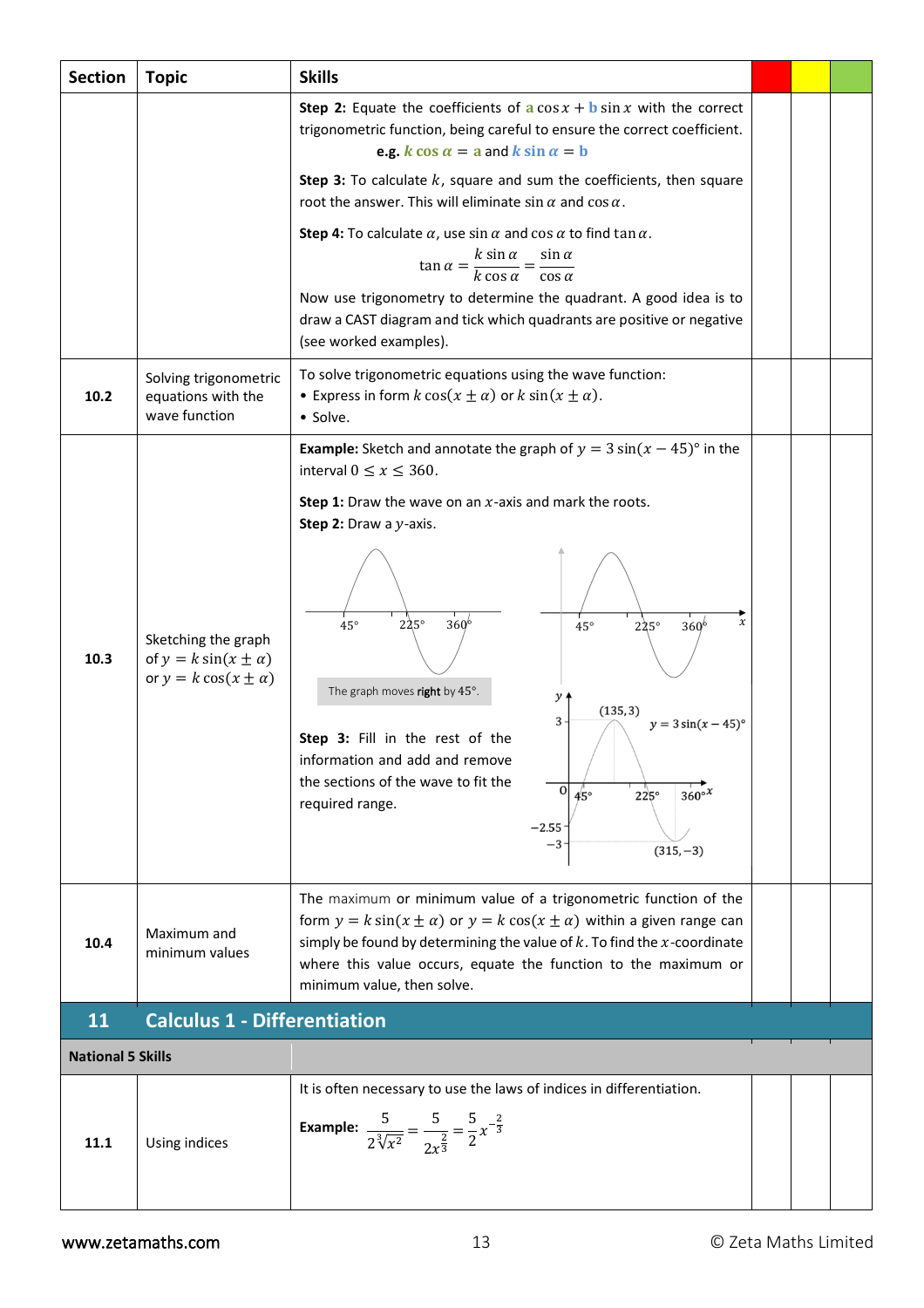| <b>Section</b>       | <b>Topic</b>                                                | <b>Skills</b>                                                                                                                                                                                                                                                                                                                                                                                                                                                                                                                  |  |  |
|----------------------|-------------------------------------------------------------|--------------------------------------------------------------------------------------------------------------------------------------------------------------------------------------------------------------------------------------------------------------------------------------------------------------------------------------------------------------------------------------------------------------------------------------------------------------------------------------------------------------------------------|--|--|
| <b>Higher Skills</b> |                                                             |                                                                                                                                                                                                                                                                                                                                                                                                                                                                                                                                |  |  |
| 11.2                 | Differentiating<br>functions                                | When differentiating a function, we multiply each term of the function<br>by its power, then we take away 1 from the power.<br>$f(x) = ax^n$ $f'(x) = nax^{n-1}$                                                                                                                                                                                                                                                                                                                                                               |  |  |
| 11.3                 | Differentiation<br>involving preparation<br>of the function | When preparing a function for differentiation:<br>• Break the function down into individual terms.<br>• Express each term on the numerator of any fraction and in index<br>form (section 11.1).                                                                                                                                                                                                                                                                                                                                |  |  |
| 11.4                 | Finding the rate of<br>change of a function                 | When differentiating functions, the derivative of the function is the<br>rate of change of the function, this rate of change is the gradient of the<br>tangent to the curve of the function at any given point. To find the rate<br>of change:<br>• Differentiate.<br>• Substitute.<br>• Evaluate.<br>Given the function $f(x) = 3x^3 + 3x^2 - 2x$ , determine the rate of<br>change of the function when $x = 3$ .<br>$f(x) = x^3 + 3x^2 - 2x$<br>$f'(x) = 9x^2 + 6x - 2$<br>$f'(3) = 9(3)^{2} + 6(3) - 2 = 81 + 18 - 2 = 97$ |  |  |
| 11.5                 | Finding the equation<br>of a tangent                        | To find the equation of a tangent:<br>• Substitute $x$ into equation of curve to find $y$ -coordinate.<br>• Differentiate and substitute $x$ value to calculate gradient.<br>• Substitute into the equation of a line.                                                                                                                                                                                                                                                                                                         |  |  |
| 11.6                 | Increasing or<br>decreasing functions                       | To determine where a curve is increasing or decreasing:<br>• Differentiate the function.<br>• Determine where gradient is positive or negative from the derivate<br>or a sketch of the derivative.<br><b>NB:</b> A function is increasing where $f'(x) > 0$ and decreasing where<br>f'(x) < 0.                                                                                                                                                                                                                                 |  |  |
| 11.7                 | Finding the<br>stationary points and<br>their nature        | To find the coordinates of the stationary points of a curve:<br>• Differentiate the function.<br>• Equate to zero.<br>• Solve to find $x$ -coordinate.<br>· Substitute into original curve<br><b>Nature table:</b><br>to y-coordinate.<br>$SP^-$<br>SP<br>$SP+$<br>$\pmb{\chi}$<br>· Draw a nature table to<br>dу<br>determine their nature.<br>0<br>$^{+}$<br>$\overline{dx}$<br>• Answer the question.<br>Slope                                                                                                              |  |  |
| 11.8                 | Sketching the graph<br>of a function                        | • Find stationary points and nature (see 11.7).<br>• Find roots by solving function (when $y = 0$ ).<br>• Find y-intercept (when $x = 0$ ).<br>• Find large positive and large negative $x$ .<br>e.g. as $f(x) \to -\infty$ , $x \to -\infty$ and as $f(x) \to +\infty$ , $x \to +\infty$<br>• Sketch information on graph.                                                                                                                                                                                                    |  |  |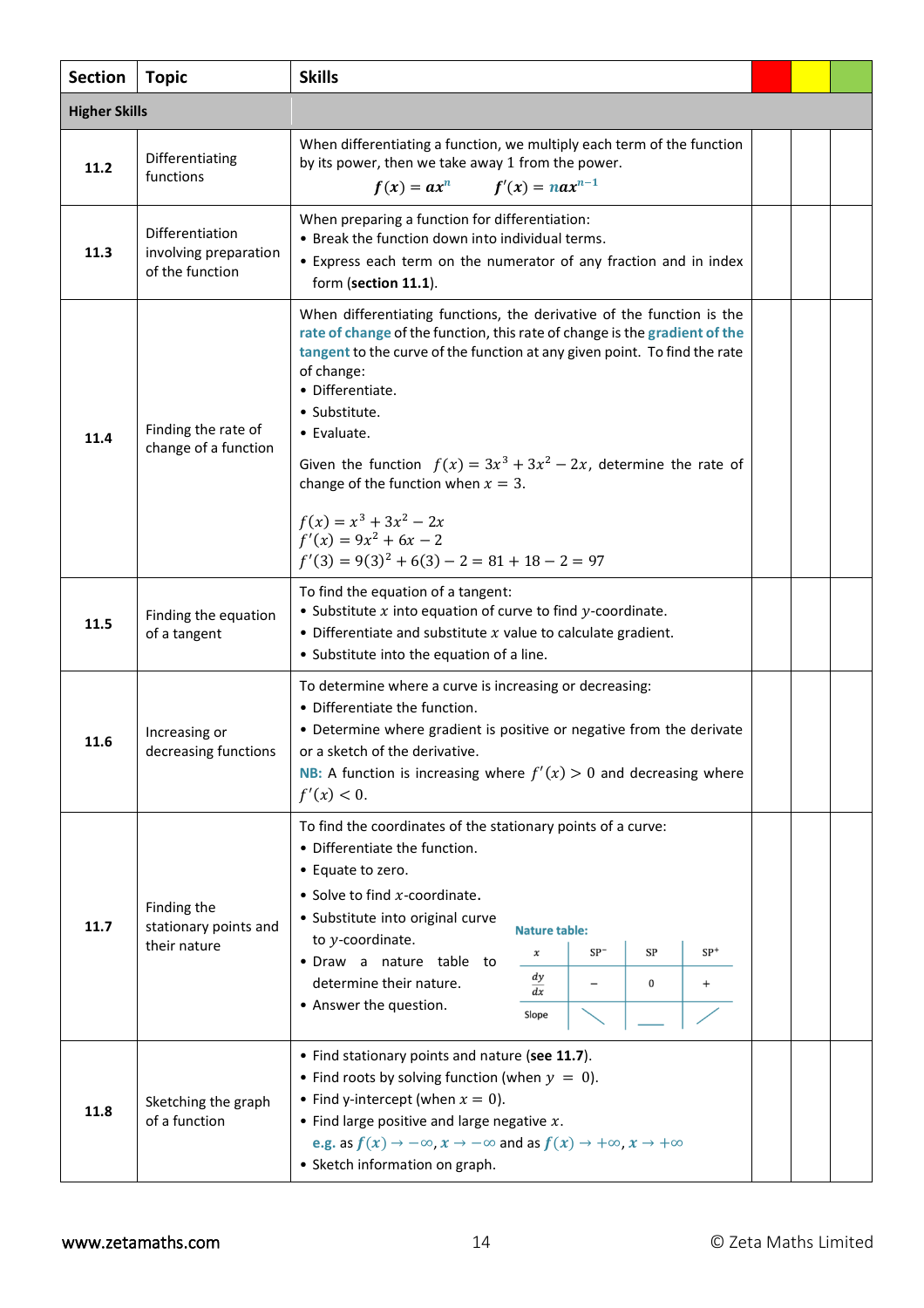<span id="page-17-0"></span>

| <b>Section</b> | <b>Topic</b>                                            | <b>Skills</b>                                                                                                                                                                                                                                                                                                                                                               |  |  |
|----------------|---------------------------------------------------------|-----------------------------------------------------------------------------------------------------------------------------------------------------------------------------------------------------------------------------------------------------------------------------------------------------------------------------------------------------------------------------|--|--|
|                |                                                         | Optimisation is the process of finding an optimal solution to a given<br>problem. To find an optimal solution, we find the stationary points of<br>the given function.                                                                                                                                                                                                      |  |  |
| 11.9           | Optimisation                                            | In many cases, optimisation questions involve proving a formula from<br>the given information. This typically involves using common formulae<br>to express one of the variables in terms of the other, and then<br>substituting the replaced variable.                                                                                                                      |  |  |
|                |                                                         | NB: Since the answer to part (a) is usually given, it is often possible to<br>answer part (b) without doing part (a).                                                                                                                                                                                                                                                       |  |  |
| 11.10          | Closed intervals                                        | When determining the maximum and minimum values of a function<br>within a closed interval<br>• Find the maximum and minimum value in a closed interval.<br>• Find the stationary points and determine their nature (see 11.7).<br>• Find the y-coordinates at the extents of the interval.<br>• Examine to see where the maximum and minimum values are.                    |  |  |
| 11.11          | Sketching the derived<br>function                       | • Sketch function.<br>$\mathcal{Y}$<br>$y = f(x)$<br>• Extend stationary points to the other coordinate<br>axis.<br>• Determine where the gradient, $m$ , is +ve and<br>$y_i = f'(x)$<br>$-ve.$<br>$y_{\spadesuit}$<br><b>NB:</b> the gradient is +ve where the graph of $f'(x)$ is<br>above the x-axis and $-$ ve where it is below the x-<br>$\boldsymbol{\chi}$<br>axis. |  |  |
| 12             | <b>Calculus 2 - Integration</b>                         |                                                                                                                                                                                                                                                                                                                                                                             |  |  |
| 12.1           | <b>Basic Integration</b>                                | When we integrate, we add one to the power and divide by the new<br>power:<br>$x^n dx = \frac{x^{n+1}}{n+1} + C$<br>J<br>When the integral is indefinite, i.e. it has no limits, we also add on the<br>value $C$ . This is known as the constant of integration.                                                                                                            |  |  |
| 12.2           | Integration involving<br>preparation of the<br>function | When preparing a function for integration:<br>• Break the function down into individual terms.<br>• Express each term on the numerator of any fraction and in index.<br>form (see section 11.1).                                                                                                                                                                            |  |  |
| 12.3           | Definite integrals                                      | To evaluate a definite integral:<br>• Integrate function.<br>• Evaluate between two limits.<br><b>Example:</b> Evaluate $\int_{-a}^{a} x^2 dx$ .                                                                                                                                                                                                                            |  |  |
|                |                                                         | $\int_{-1}^{2} x^2 dx = \left[\frac{x^3}{3}\right]_{-1}^{2} = \left(\frac{(2)^3}{3}\right) - \left(\frac{(-1)^3}{3}\right) = \left(\frac{8}{3}\right) - \left(\frac{-1}{3}\right) = \frac{9}{3} = 3$                                                                                                                                                                        |  |  |
| 12.4           | Area under curves                                       | • Find the area above the $x$ -axis<br>• Find the area below the $x$ -axis (ignore the negative)<br>• Add them together                                                                                                                                                                                                                                                     |  |  |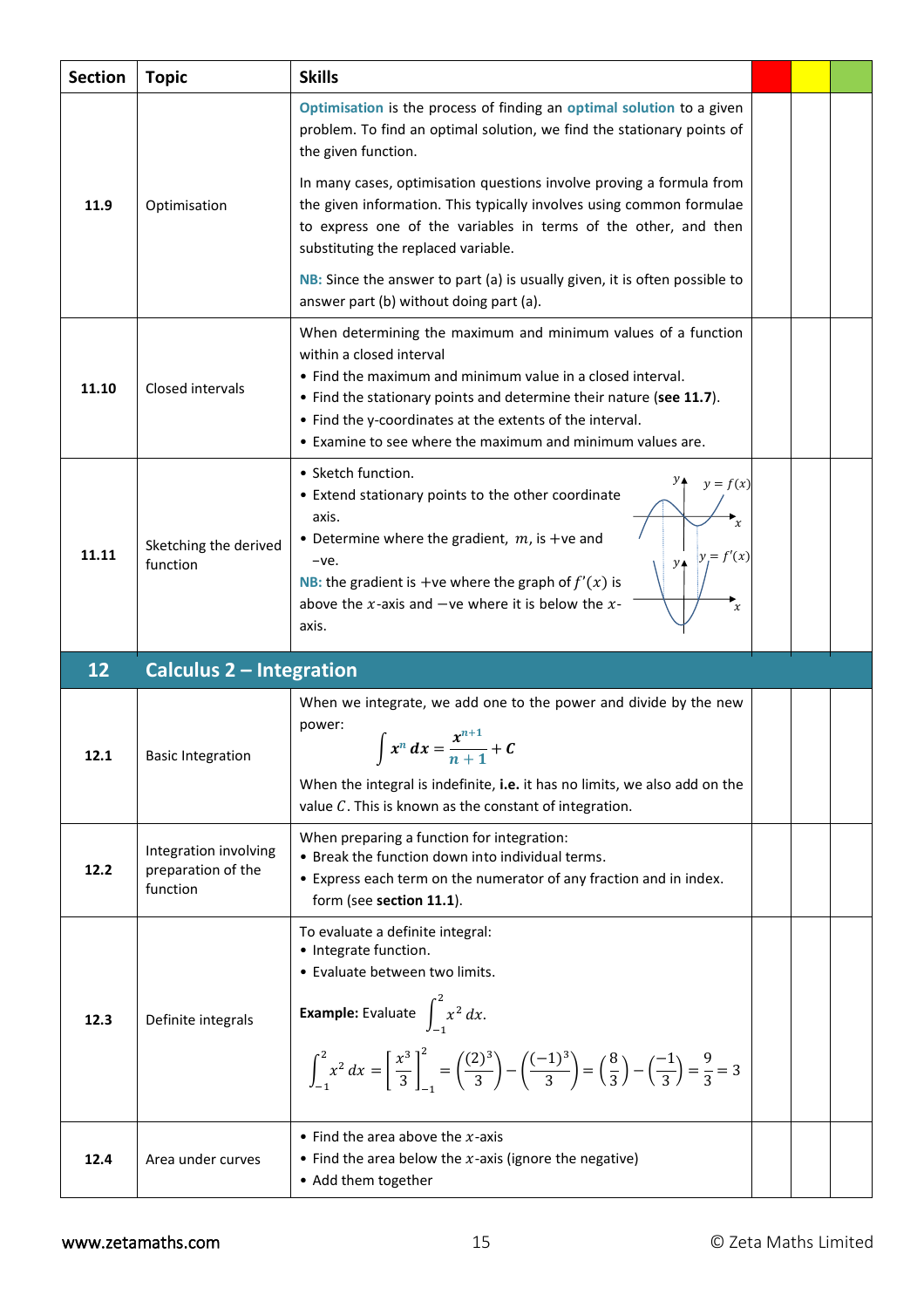<span id="page-18-0"></span>

| <b>Section</b> | <b>Topic</b>                                  | <b>Skills</b>                                                                                                                                                                                                                                                                                                                                                                 |  |  |
|----------------|-----------------------------------------------|-------------------------------------------------------------------------------------------------------------------------------------------------------------------------------------------------------------------------------------------------------------------------------------------------------------------------------------------------------------------------------|--|--|
|                |                                               | $\int_0^1 f(x) dx$ and $\int_1^2 f(x) dx$<br>Example:<br>$\mathcal{Y}$<br>$y = f(x)$<br>NB: The area below the x-axis will give a<br>negative answer. The area should be<br>written as a positive value.                                                                                                                                                                      |  |  |
| 12.5           | Area between two<br>curves                    | To evaluate a definite integral:<br>$g(x)$ $y = f(x)$<br>• Set the curves equal to each other<br>and solve to find the limits.<br>• Set up integral with:<br>$\int [upper curve - lower curve] dx$<br>$\int_a^b [f(x) - g(x)] dx$<br>• Evaluate answer.                                                                                                                       |  |  |
| 12.6           | Differential<br>equations                     | Equations of the form $\frac{dy}{dx} = ax + b$ are called differential equations.<br>They are solved by integration<br><b>Example:</b> The curve $y = f(x)$ is such that $\frac{dy}{dx} = 9x^2$ . The curve passes<br>through $(1, 5)$ . Express y in terms of x.<br>$y = \int 9x^2 dx = 3x^3 + C$<br>at $(1,5)$ , $5 = 3(1)3 + C$<br>$5 = 3 + C$<br>$C = 2$ : $y = 3x^3 + 2$ |  |  |
| 13             | <b>Calculus 3 - Further Calculus</b>          |                                                                                                                                                                                                                                                                                                                                                                               |  |  |
| 13.1           | Differentiating<br>composite functions        | When we differentiate composite functions (see section 4.3), we can<br>use the Chain Rule. With this rule, we differentiate the outer function<br>and multiply by the derivative of the <i>inner</i> function:<br>$f(x) = (ax + b)^n$                                                                                                                                         |  |  |
|                | - the chain rule                              | $f'(x) = n(ax + b)^{n-1} \times a$<br>When identifying the outer and inner function, consider where the<br>brackets would be that surround the inner function.                                                                                                                                                                                                                |  |  |
| 13.2           | Differentiating<br>trigonometric<br>functions | It is important to identify the <i>inner</i> and <b>outer</b> function, which is not as<br>obvious as algebraic questions. It is important to recognise where the<br>brackets would be, e.g.<br>$rac{d}{dx}$ sin ax = a cos(ax) $rac{d}{dx}$ cos ax = -a sin(ax)                                                                                                              |  |  |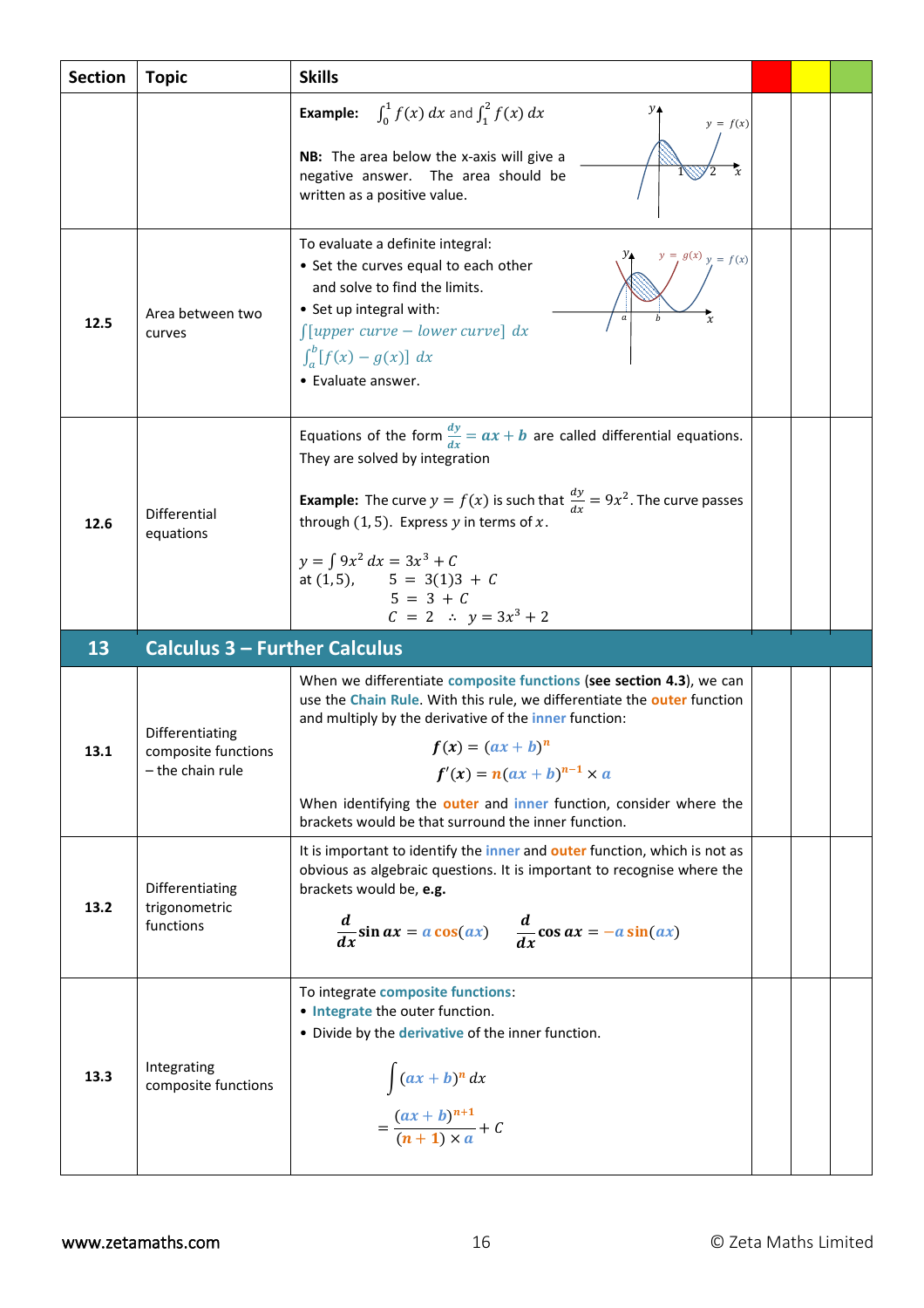<span id="page-19-0"></span>

| <b>Section</b>           | <b>Topic</b>                                           | <b>Skills</b>                                                                                                                                                                                                                                                                                                                                                                                                                                                                                                                                                                                                                                                                                                                                                                                                                                                                                                                                                            |  |  |
|--------------------------|--------------------------------------------------------|--------------------------------------------------------------------------------------------------------------------------------------------------------------------------------------------------------------------------------------------------------------------------------------------------------------------------------------------------------------------------------------------------------------------------------------------------------------------------------------------------------------------------------------------------------------------------------------------------------------------------------------------------------------------------------------------------------------------------------------------------------------------------------------------------------------------------------------------------------------------------------------------------------------------------------------------------------------------------|--|--|
| 13.4                     | Integrating<br>trigonometric<br>functions              | When we integrate trigonometric functions, we have the following:<br>$\int \cos ax \, dx = \frac{\sin ax}{a} + C \qquad \int \sin ax \, dx = -\frac{\cos ax}{a} + C$                                                                                                                                                                                                                                                                                                                                                                                                                                                                                                                                                                                                                                                                                                                                                                                                     |  |  |
| 14                       | <b>Vectors</b>                                         |                                                                                                                                                                                                                                                                                                                                                                                                                                                                                                                                                                                                                                                                                                                                                                                                                                                                                                                                                                          |  |  |
| <b>National 5 Skills</b> |                                                        |                                                                                                                                                                                                                                                                                                                                                                                                                                                                                                                                                                                                                                                                                                                                                                                                                                                                                                                                                                          |  |  |
| 14.1                     | Adding and<br>subtracting vectors in<br>component form | Add and Subtract 2D and 3D vector components:<br>a $\begin{pmatrix} 1 \\ 1 \\ 4 \end{pmatrix}$ and $\mathbf{b} = \begin{pmatrix} 3 \\ 2 \\ 5 \end{pmatrix}$ a + $\mathbf{b} = \begin{pmatrix} 1+3 \\ 1+2 \\ 4+5 \end{pmatrix}$                                                                                                                                                                                                                                                                                                                                                                                                                                                                                                                                                                                                                                                                                                                                           |  |  |
| 14.2                     | Using position<br>vectors                              | In mathematics, a position vector is a vector from the origin to a point<br>on a coordinate axis.<br><b>Example:</b> The position vector of coordinate $A(2, 4, 5)$ is $\mathbf{a} = \begin{pmatrix} 2 \\ 4 \\ 5 \end{pmatrix}$ .<br>If we know the coordinates of points A and B, then $AB = D - a$ .                                                                                                                                                                                                                                                                                                                                                                                                                                                                                                                                                                                                                                                                   |  |  |
| 14.3                     | Magnitude of vectors                                   | To calculate the magnitude of a vector, we use the following formula:<br>$ \mathbf{u}  = \sqrt{x^2 + y^2}$ or in three dimensions: $ \mathbf{u}  = \sqrt{x^2 + y^2 + z^2}$                                                                                                                                                                                                                                                                                                                                                                                                                                                                                                                                                                                                                                                                                                                                                                                               |  |  |
| <b>Nigher Skills</b>     |                                                        |                                                                                                                                                                                                                                                                                                                                                                                                                                                                                                                                                                                                                                                                                                                                                                                                                                                                                                                                                                          |  |  |
| 14.4                     | Finding unit vectors                                   | A unit vector is a vector with a magnitude of 1 unit.<br><b>Example:</b> Find the unit vector <b>u</b> parallel to vector $\mathbf{a} = \begin{pmatrix} -\mathbf{b} \\ -1 \\ 1 \end{pmatrix}$<br>$ {\bf a}  = \sqrt{(-8)^2 + (-1)^2 + 4^2} = 9$<br>$\therefore \mathbf{u} = \frac{1}{9} \begin{pmatrix} -8 \\ -1 \\ 4 \end{pmatrix} = \begin{pmatrix} -8/9 \\ -1/9 \\ 4/7 \end{pmatrix}$                                                                                                                                                                                                                                                                                                                                                                                                                                                                                                                                                                                 |  |  |
| 14.5                     | Working with unit<br>vectors                           | For example, for vector <b>v</b> , we can express the vector in either<br>component form or unit vector form:<br>Example: $v = \begin{pmatrix} x \\ 3 \end{pmatrix} = 4i + 3j$ //k.                                                                                                                                                                                                                                                                                                                                                                                                                                                                                                                                                                                                                                                                                                                                                                                      |  |  |
| 14.6                     | Collinearity<br>Determining the                        | Points are said to be collegar if they line on the same line. To show<br>points are collinear asing vectors; show (a) they are parallel by<br>demonstrating one vector is a scalar multiple of the other and (b) that<br>they share a common point.<br><b>Example.</b> Show that $A(-3, 4, 7)$ , $B(-1, 8, 3)$ and $C(0, 10, 1)$ are<br>collipear.<br>$\overrightarrow{AB} = \mathbf{b} - \mathbf{a} = \begin{pmatrix} -1 \\ 8 \\ 3 \end{pmatrix} - \begin{pmatrix} -3 \\ 4 \\ 7 \end{pmatrix} = \begin{pmatrix} 2 \\ 4 \\ -4 \end{pmatrix} = 2 \begin{pmatrix} 1 \\ 2 \\ 2 \end{pmatrix}$<br>$\overrightarrow{BC} = \mathbf{c} - \mathbf{b} = \begin{pmatrix} 0 \\ 10 \\ 1 \end{pmatrix} - \begin{pmatrix} -1 \\ 8 \\ 2 \end{pmatrix} = \begin{pmatrix} 1 \\ 2 \\ -2 \end{pmatrix}$<br>$\overrightarrow{AB} = 2\overrightarrow{BC}$ and point B is common : A, B and C are collinear.<br><b>Example:</b> P is the point $(6, 3, 9)$ and R is $(12, 6, 0)$ .<br>Find the |  |  |
| 14 <sub>2</sub>          | coordinates of a<br>division point on a<br>line        | coordinates of Q, such that Q divides PR in the ratio 2:1                                                                                                                                                                                                                                                                                                                                                                                                                                                                                                                                                                                                                                                                                                                                                                                                                                                                                                                |  |  |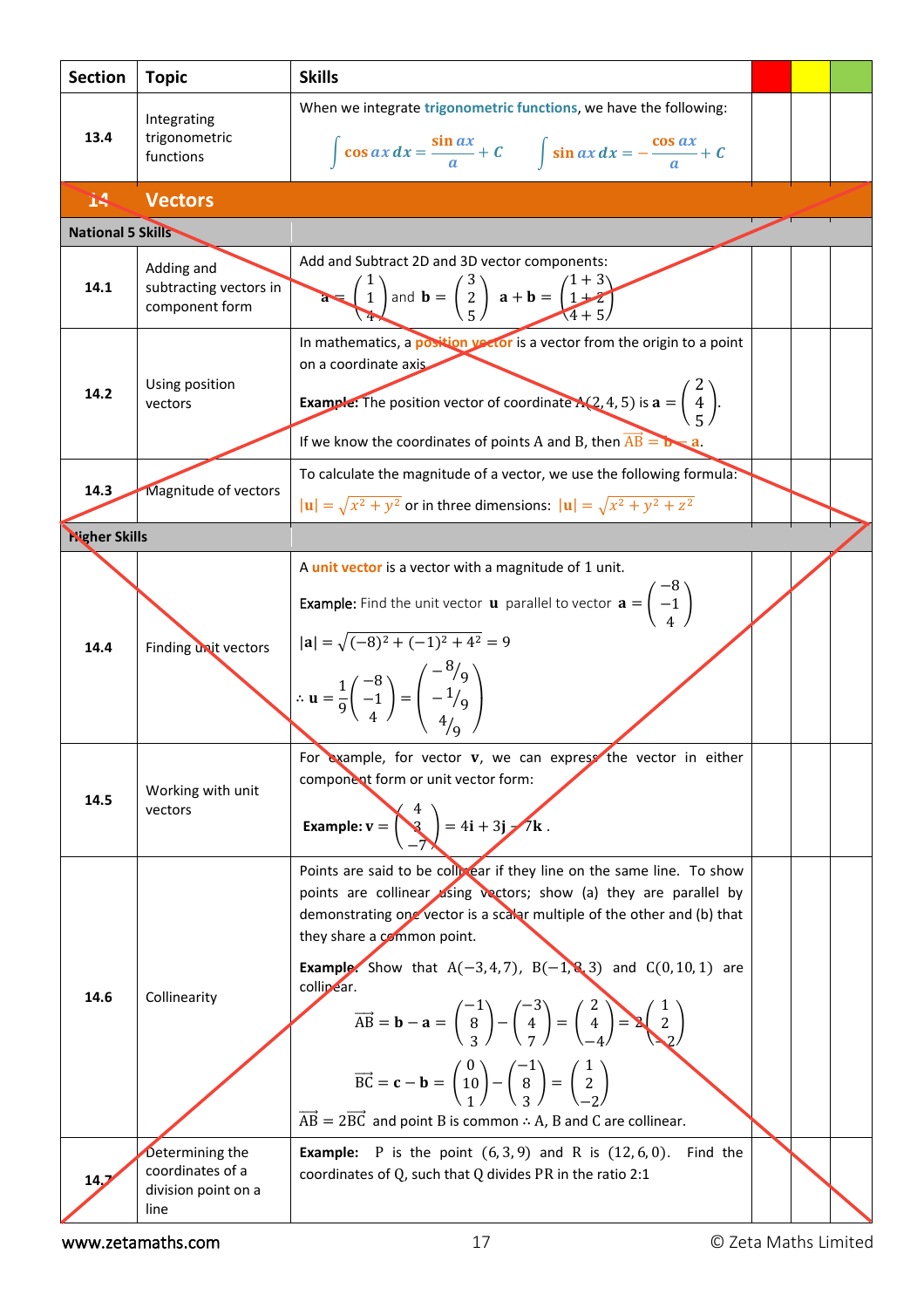| <b>Section</b> | <b>Topic</b>                                              | <b>Skills</b>                                                                                                                                                                                                                                                                                                                                                                                                                                                                                                                                                                                                                                                                                                                                                                                                                               |  |  |
|----------------|-----------------------------------------------------------|---------------------------------------------------------------------------------------------------------------------------------------------------------------------------------------------------------------------------------------------------------------------------------------------------------------------------------------------------------------------------------------------------------------------------------------------------------------------------------------------------------------------------------------------------------------------------------------------------------------------------------------------------------------------------------------------------------------------------------------------------------------------------------------------------------------------------------------------|--|--|
|                |                                                           | $\frac{\overline{PQ}}{\overline{QR}} = \frac{2}{1}$<br>$\overrightarrow{PQ} = 2\overrightarrow{QR}$<br>$q-p = 2(r-q)$<br>$q - p = 2r - 2q$<br>$3q = 2r + p$<br>$3q = 2\binom{12}{6} + \binom{6}{3} = \binom{30}{15}$<br>$q = \begin{pmatrix} 10 \\ 5 \\ 2 \end{pmatrix}$ : Q (10, 5, 3).<br>NB: This is an alternative method to the one used in the book                                                                                                                                                                                                                                                                                                                                                                                                                                                                                   |  |  |
| 14.8           | Determining the ratio<br>of division of a line<br>segment | <b>Example:</b> $A(-2, -1, 4)$ , $B(1, 5, 7)$ and $C(7, 17, 13)$ are collinear.<br>Determine the ratio in which B divides AC.<br>$\overrightarrow{AB} = \mathbf{b} - \mathbf{a} = \begin{pmatrix} 1 \\ 5 \\ 7 \end{pmatrix} - \begin{pmatrix} -2 \\ -1 \\ 4 \end{pmatrix} = \begin{pmatrix} 3 \\ 6 \\ 3 \end{pmatrix}$<br>$\overrightarrow{BC} = \mathbf{c} - \mathbf{b} = \begin{pmatrix} 7 \\ 17 \\ 13 \end{pmatrix} - \begin{pmatrix} 1 \\ 5 \\ 7 \end{pmatrix} = \begin{pmatrix} 6 \\ 12 \\ 9 \end{pmatrix} = 2 \begin{pmatrix} 3 \\ 6 \\ 3 \end{pmatrix} = 2\overrightarrow{AB}$<br>$2\overrightarrow{AB}$ $\overrightarrow{BC}$<br>$\frac{\overrightarrow{AB}}{\overrightarrow{BC}} = \frac{1}{2}$<br>$\therefore \overrightarrow{AB} : \overrightarrow{BC}$<br>1:2<br>NB: This is an alternative method to the one used in the book. |  |  |
| 14.9           | The scalar product                                        | When given an angle between two vectors, the scalar product is<br>calculated using<br>b<br>$\mathbf{a} \cdot \mathbf{b} =  \mathbf{a}   \mathbf{b}  \cos \theta$<br><b>NB:</b> To find the angle between the two vectors $\theta$ , the vectors must be<br>pointing away from or towards each other and $0 \le \theta \le 180$ .<br>When given component form, i.e. if $\boldsymbol{a} = \begin{pmatrix} a_1 \\ a_2 \\ a_3 \end{pmatrix}$ and $\boldsymbol{b} = \begin{pmatrix} b_1 \\ b_2 \\ b_3 \end{pmatrix}$ , the<br>scalar product is calculated using $\boldsymbol{a}.\boldsymbol{b} = a_1b_1 + a_2b_2 + a_3b_3$ .<br><b>NB:</b> When vectors meet at 90°, the scalar product is zero.                                                                                                                                               |  |  |
| 14.10          | Finding the angle<br>between two vectors                  | The angle between two vectors is calculated by rearranging the scalar<br>product formula<br>$\cos \theta = \frac{a.b}{ a  b }$ which can be expanded to $\cos \theta = \frac{a_1b_1 + a_2b_2 + a_3b_3}{ a  b }$ .<br>NB: to find the angle between two vectors, the vectors must be<br>pointing away from or towards each other. They must not be going <b>to</b><br>the same direction.<br>e.g.<br>Not                                                                                                                                                                                                                                                                                                                                                                                                                                     |  |  |
| 4.11           | Properties of the<br>scalar product                       | The scalar product has several properties that we need to know for<br><b>Higher Mathematics:</b><br>$a \cdot b = b \cdot a$<br>The commutative law applies to vectors.                                                                                                                                                                                                                                                                                                                                                                                                                                                                                                                                                                                                                                                                      |  |  |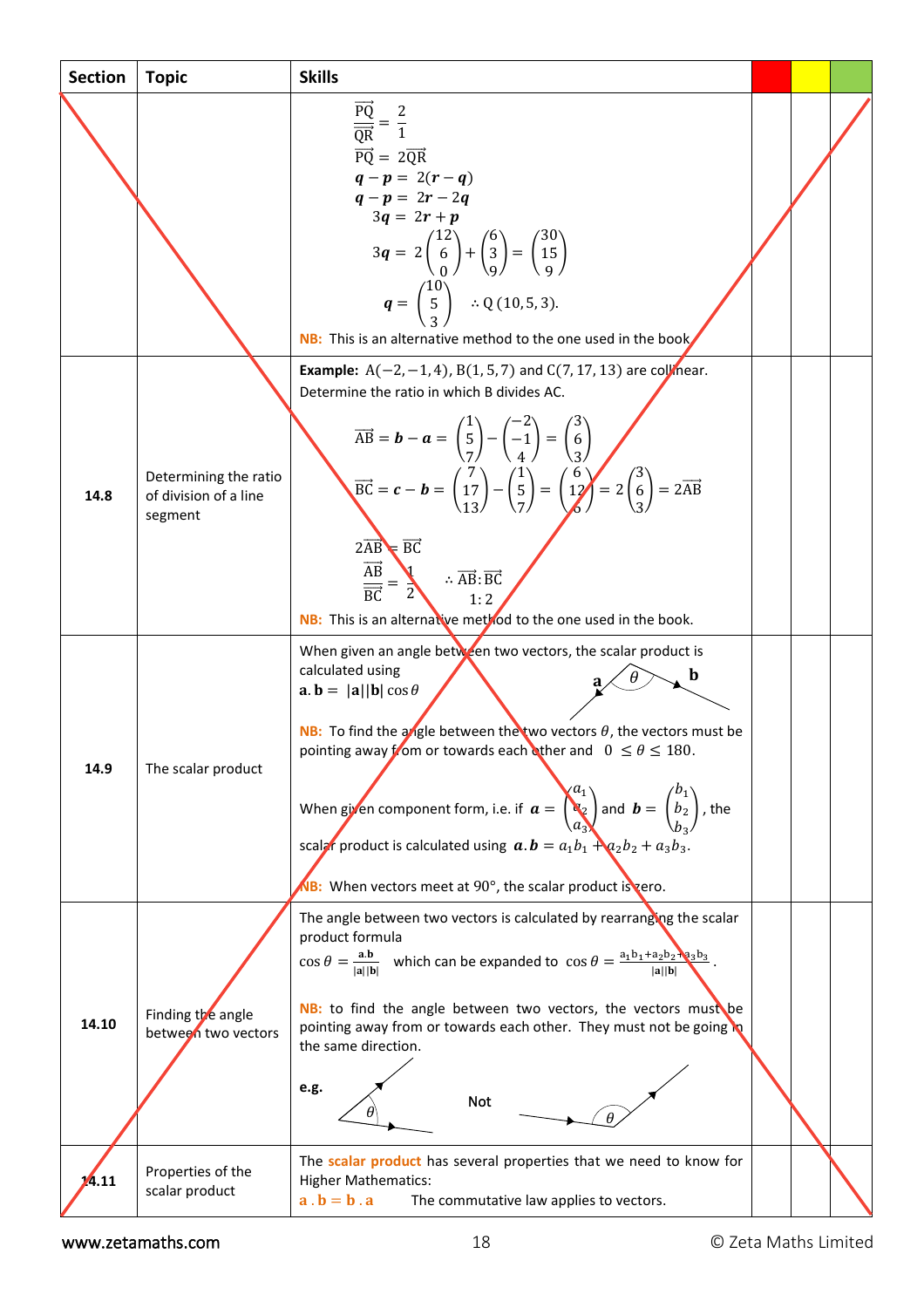<span id="page-21-0"></span>

| <b>Section</b> | <b>Topic</b>                                              | <b>Skills</b>                                                                                                                                                                                                                                                                                                                                                                                                                                                                                          |  |  |
|----------------|-----------------------------------------------------------|--------------------------------------------------------------------------------------------------------------------------------------------------------------------------------------------------------------------------------------------------------------------------------------------------------------------------------------------------------------------------------------------------------------------------------------------------------------------------------------------------------|--|--|
|                |                                                           | $\mathbf{a} \cdot (\mathbf{b} + \mathbf{c}) = \mathbf{a} \cdot \mathbf{b} + \mathbf{a} \cdot \mathbf{c}$ The distributive law also applies to vectors.<br><b>a</b> $\cdot$ a = $ a ^2$<br>Equal vectors<br>$\mathbf{a} \cdot \mathbf{b} = \mathbf{0}$<br>Perpendicular vectors.                                                                                                                                                                                                                        |  |  |
| 14.12          | Vector pathways                                           | In Higher Mathematics, we also need to use vector pathways in three<br>dimensions. As with two dimensional pathways, this is a description of<br>the pathway from the beginning to the end of the vector. These vector<br>pathways can also be described either in terms of their components or<br>by combinations of known vectors.                                                                                                                                                                   |  |  |
| 15             |                                                           | <b>Logarithmic &amp; Exponential Functions</b>                                                                                                                                                                                                                                                                                                                                                                                                                                                         |  |  |
| 15.1           | Using logarithms and<br>exponentials                      | If we have an exponential function $y = a^x$ , we can write this in<br>logarithmic form as $x = \log_a y$ .<br>$3 = \log_a 8$<br>Example:<br>$a^3=8$<br>$a=2$                                                                                                                                                                                                                                                                                                                                          |  |  |
| 15.2           | Finding the equation<br>of a function from its<br>graph   | To determine the equation of the graph of an exponential or<br>logarithmic function, substitute the information from the graph into<br>the equation.                                                                                                                                                                                                                                                                                                                                                   |  |  |
| 15.3           | Sketching a graph<br>from its equation                    | To sketch the graph of an exponential function from its equation, two<br>coordinates are needed: the coordinate when $x = 0$ and the<br>coordinate when $x = 1$ .<br>To sketch the graph of a logarithmic function from its equation, two<br>coordinates are needed: the coordinate when $y = 0$ and the<br>coordinate when $y = 1$ .                                                                                                                                                                  |  |  |
| 15.4           | Sketching the inverse<br>function                         | The graph of an inverse function is reflected in the line $y = x$ . To<br>sketch the graph of an inverse function:<br>Step 1: Sketch the graph of the function.<br><b>Step 2:</b> Sketch the line $y = x$ .<br>Step 3: Sketch the inverse graph as a reflection of the original<br>function; remember to annotate the image of each<br>coordinate.<br>NB: When sketching the inverse function, rotate the page so that the<br>line $y = x$ is vertical, this will make reflecting the original easier. |  |  |
| 15.5           | Sketching related<br>graphs                               | The graph transformations of logarithmic and exponential functions<br>follow the same principles as the functions we have already seen in<br>section 5.                                                                                                                                                                                                                                                                                                                                                |  |  |
| 15.6           | Evaluating<br>expressions using the<br>laws of logarithms | There are five laws when using logarithms that are useful for evaluating<br>expressions and solving equations:<br>The First Law: $\log_a b + \log_a c = \log_a bc$<br>$\log_4 8 + \log_4 2 = \log_4 (8 \times 2) = \log_4 16 = 2$ (since $4^2 = 16$ )                                                                                                                                                                                                                                                  |  |  |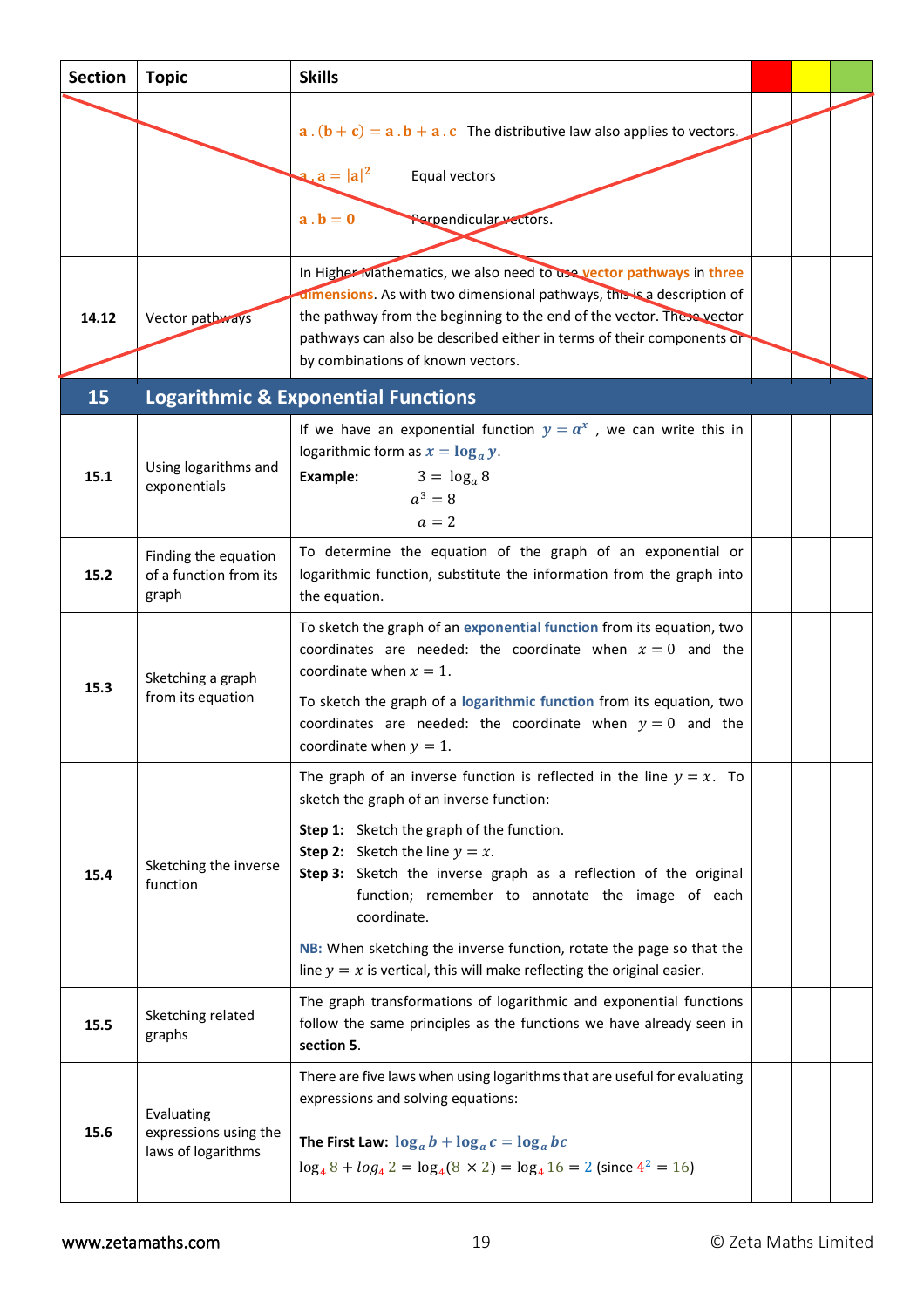| <b>Section</b> | <b>Topic</b>                           | <b>Skills</b>                                                                                                                                                                           |  |  |
|----------------|----------------------------------------|-----------------------------------------------------------------------------------------------------------------------------------------------------------------------------------------|--|--|
|                |                                        | The Second Law: $\log_a b - \log_a c = \log_a \frac{b}{c}$                                                                                                                              |  |  |
|                |                                        | $\log_4 8 - \log_4 2 = \log_4 \frac{8}{2} = \log_4 4 = 1$ (since $4^1 = 4$ )                                                                                                            |  |  |
|                |                                        | The Third Law: $\log_a b^c = c \log_a b$                                                                                                                                                |  |  |
|                |                                        | $\frac{1}{2}$ log <sub>9</sub> 27 = log <sub>9</sub> 27 <sup><math>\frac{1}{3}</math></sup> = log <sub>9</sub> 3 = $\frac{1}{2}$ (since 9 <sup><math>\frac{1}{2}</math></sup> = 3)      |  |  |
|                |                                        | The Fourth Law: $\log_a 1 = 0$                                                                                                                                                          |  |  |
|                |                                        | $log_{12} 1 = 0$ (since $12^0 = 1$ )                                                                                                                                                    |  |  |
|                |                                        | The Fifth Law: $\log_a a = 1$                                                                                                                                                           |  |  |
|                |                                        | $\log_5 5 = 1$ (since $5^1 = 5$ )                                                                                                                                                       |  |  |
|                |                                        | <b>Example 1:</b> Solve $\log_5(x + 1) + \log_5(x - 3) = 1$ .                                                                                                                           |  |  |
|                |                                        | $\log_5(x + 1)(x - 3) = 1$ (using first law)<br>$(x + 1)(x - 3) = 5$ (since $5^1 = 5$ )                                                                                                 |  |  |
|                |                                        | $x^2 - 2x - 3 = 5$ (solve for x)<br>$x^2 - 2x - 8 = 0$                                                                                                                                  |  |  |
|                |                                        | $(x + 2)(x - 4) = 0$ : $x = -2$ , $x = 4$                                                                                                                                               |  |  |
|                | Solving logarithmic<br>and exponential | <b>Example 2:</b> Find x if $4 \log_x 6 - 2 \log_x 4 = 1$ .                                                                                                                             |  |  |
| 15.7           | equations                              | $\log_x 6^4 - \log_x 4^2 = 1$                                                                                                                                                           |  |  |
|                |                                        | $\log_{x} \frac{6^4}{4^2} = 1$                                                                                                                                                          |  |  |
|                |                                        | $\frac{6^4}{1^2} = x$                                                                                                                                                                   |  |  |
|                |                                        | $x = \frac{2^4 \times 3^4}{24}$ (since 6 <sup>4</sup> = 2 <sup>4</sup> × 3 <sup>4</sup> and 4 <sup>2</sup> = 16 = 2 <sup>4</sup> )                                                      |  |  |
|                |                                        | $x = 3^4$<br>$x=81$                                                                                                                                                                     |  |  |
|                |                                        |                                                                                                                                                                                         |  |  |
|                |                                        | When working with exponential growth and decay, we will primarily<br>use the exponential function ( $e^x$ or $\exp x$ ) and the natural log function<br>$(\ln x \text{ or } \log_e x).$ |  |  |
|                |                                        | • For finding an initial value; substitue given values in to equation to<br>determine the initial value.                                                                                |  |  |
|                |                                        | • For finding a half-life, make the equation equal to one half.                                                                                                                         |  |  |
|                |                                        | <b>Example:</b> In the function $A_t = A_0 e^{-0.004t}$ , $A_t$ represents micrograms                                                                                                   |  |  |
|                |                                        | of a radioactive substance remaining after time $t$ and $A_0$ represents                                                                                                                |  |  |
|                |                                        | the initial value.<br>(a) Calculate the initial value if there are 500 microgram after 100                                                                                              |  |  |
| 15.8           | Exponential growth<br>and decay        | years.                                                                                                                                                                                  |  |  |
|                |                                        | (b) Calculate the half-life of the substance.                                                                                                                                           |  |  |
|                |                                        | $A_t = A_0 e^{-0.004t}$<br>(a)<br>$500 = A_0 e^{-0.004 \times 100}$                                                                                                                     |  |  |
|                |                                        | $500 = 0.67  \times A_0$                                                                                                                                                                |  |  |
|                |                                        | $A_0 = 746$ micrograms (3 s.f.)                                                                                                                                                         |  |  |
|                |                                        | $373 = 746e^{-0.004t}$<br>(b)                                                                                                                                                           |  |  |
|                |                                        | $rac{1}{2} = e^{-0.004t}$                                                                                                                                                               |  |  |
|                |                                        | $\ln \frac{1}{2} = \ln e^{-0.004t}$                                                                                                                                                     |  |  |
|                |                                        | $-0.004t = \ln \frac{1}{2}$ $\therefore t = 173$ years                                                                                                                                  |  |  |